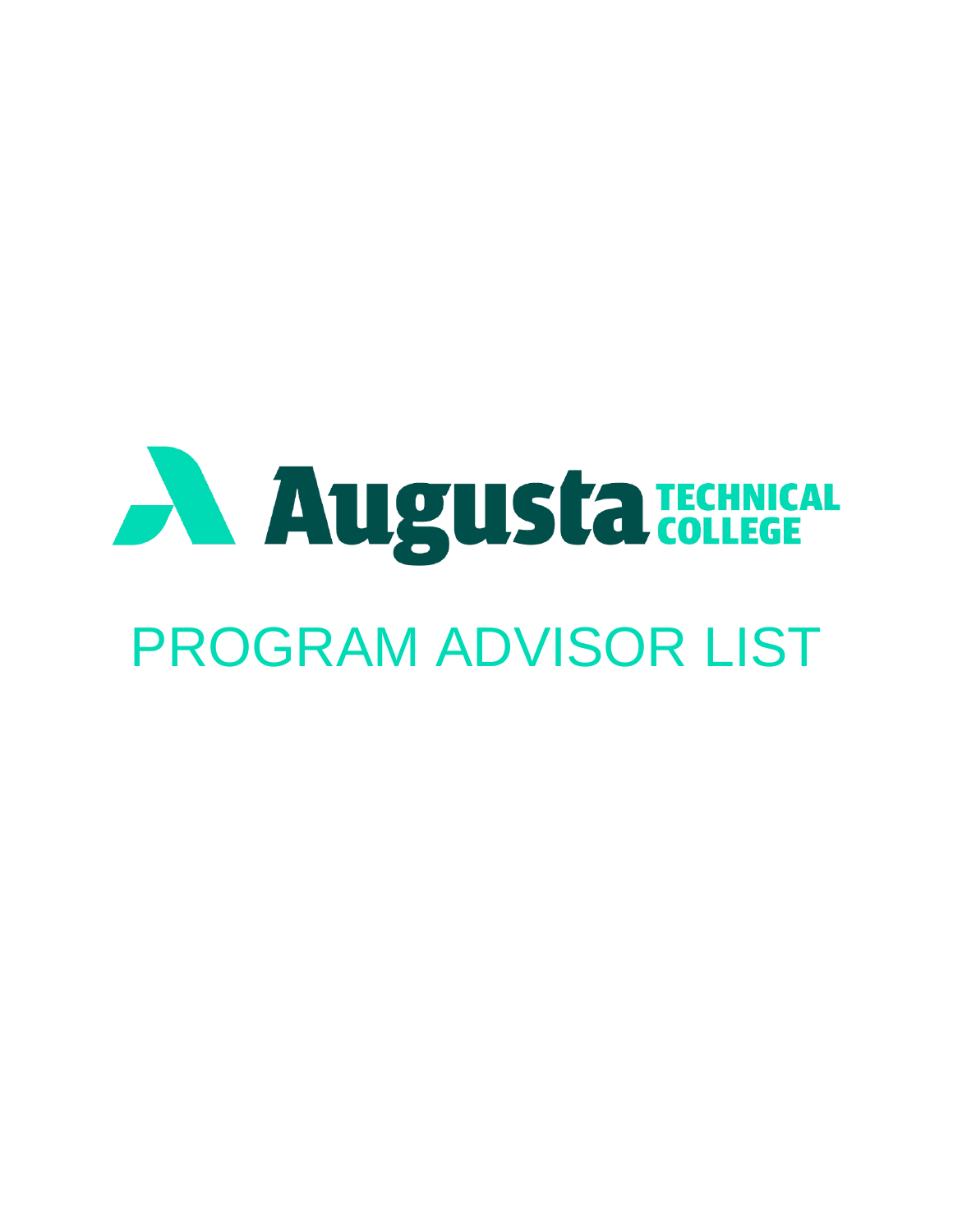#### **Table of Contents**

Clicking any area in the above Table of Contents will redirect you to that section of this document.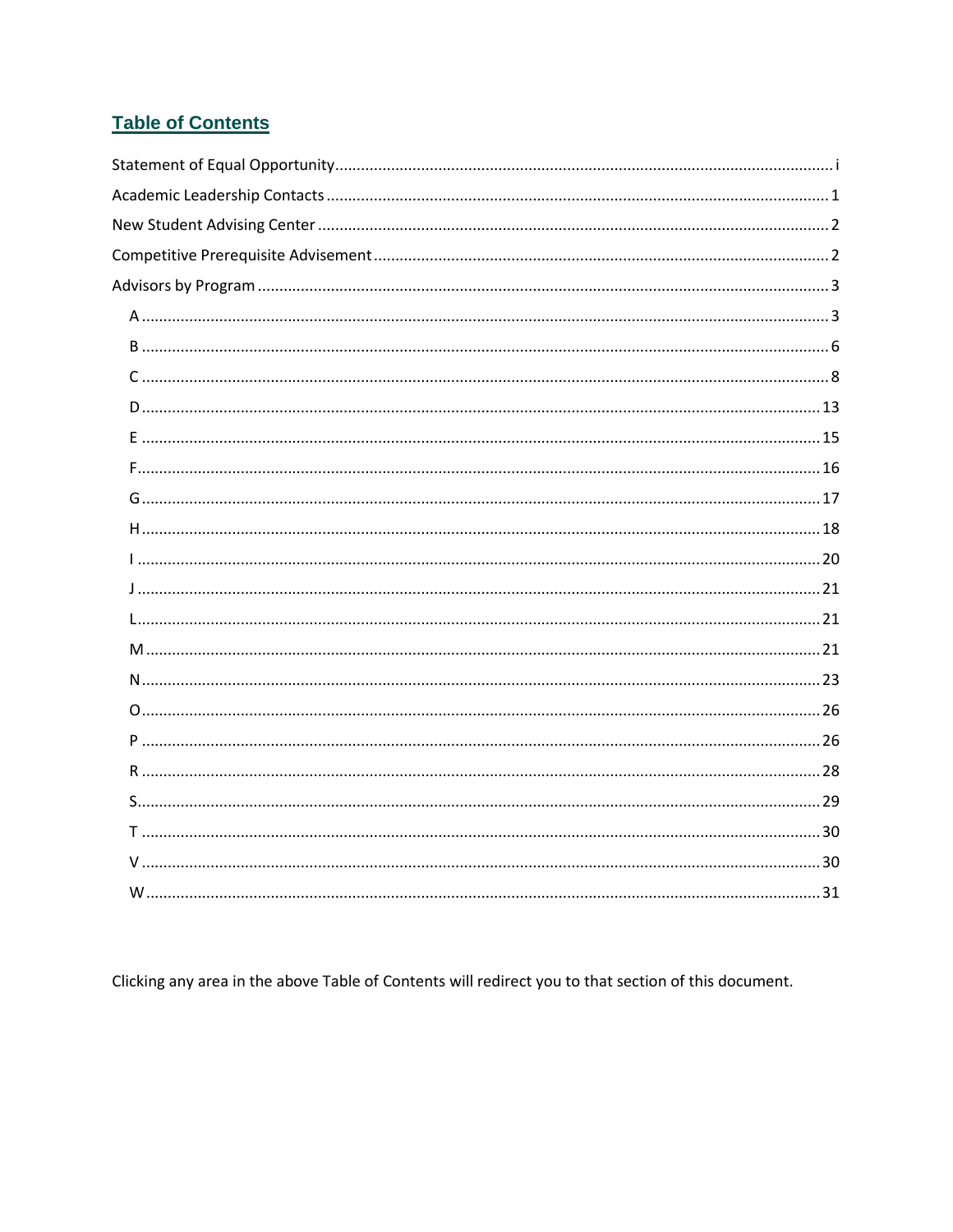## **Statement of Equal Opportunity**

<span id="page-2-0"></span>As set forth in the student catalog, Augusta Technical College does not discriminate on the basis of race, color, creed, national or ethnic origin, sex, religion, disability, age, political affiliation or belief, genetic information, disabled veteran, veteran of the Vietnam Era, spouse of military member or citizenship status (except in those special circumstances permitted or mandated by law). This nondiscrimination policy encompasses the operation of all technical college-administered programs, programs financed by the federal government including any Workforce Innovation and Opportunity Act (WIOA) Title I financed programs, educational programs and activities, including admissions, scholarships and loans, student life, and athletics. It also encompasses the recruitment and employment of personnel and contracting for goods and services.

 The Technical College System and Technical Colleges shall promote the realization of equal opportunity opportunity. The following person has been designated to handle inquiries regarding the through a positive continuing program of specific practices designed to ensure the full realization of equal nondiscrimination policies:

**Shannon B. Patterson, Title IX Coordinator (Employees)** 

Augusta Campus Building 100 - Human Resources Suite [sbentley@augustatech.edu](mailto:sbentley@augustatech.edu)  706.771.4013

**Migdaliz Berrios, Title IX/Equity Coordinator (Students)**  Augusta Campus Building 1300 – Financial Aid Suite [migdaliz.berrios@augustatech.edu](mailto:migdaliz.berrios@augustatech.edu)  706.771.5730

> **Karissa D. Wright, ADA/504 Coordinator**  Augusta Campus Building 1300 – Counseling Center [kdavis@augustatech.edu](mailto:kdavis@augustatech.edu)  706.771.4067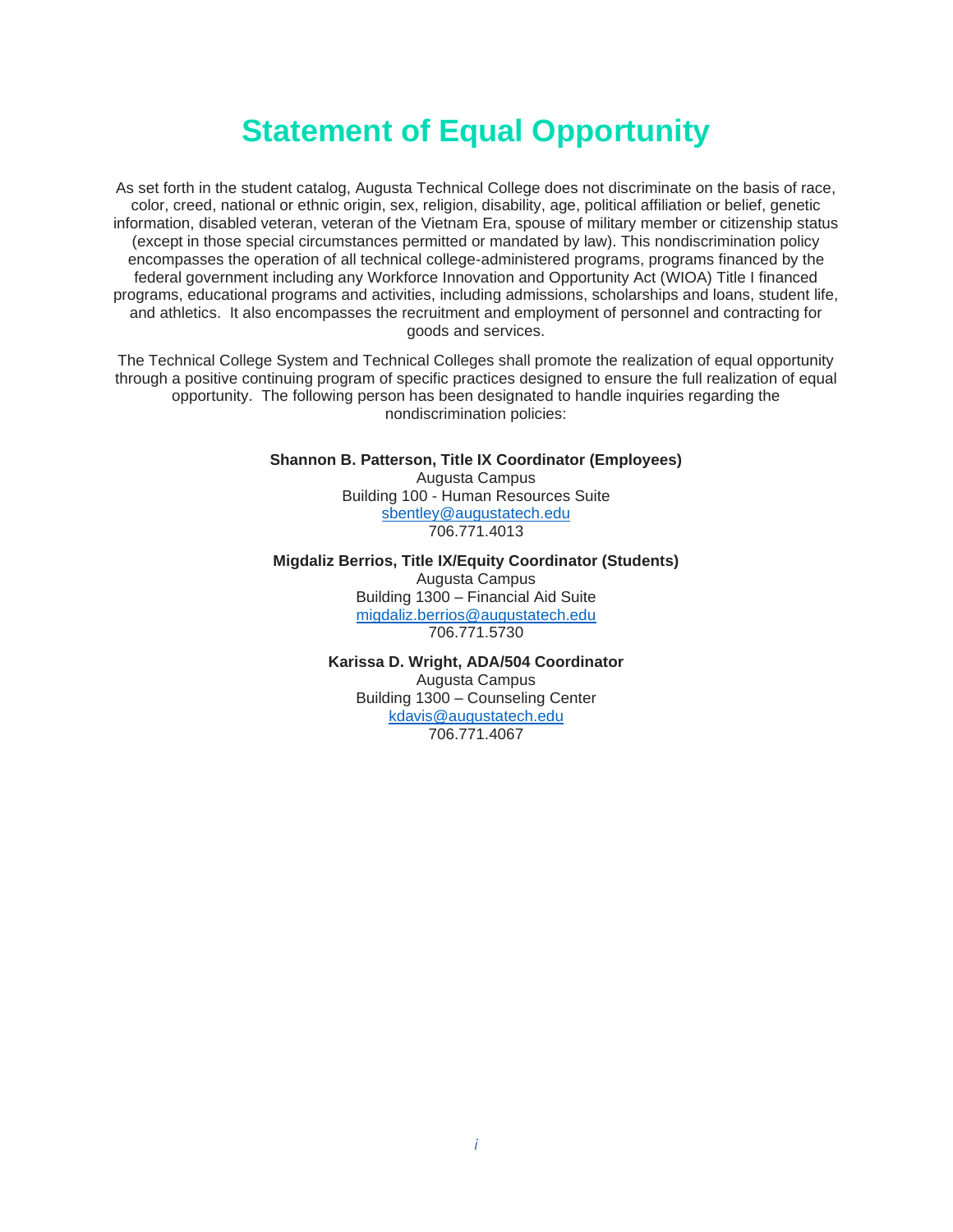# **Academic Leadership Contacts**

<span id="page-3-0"></span>

| <b>Division</b>                                                      | <b>Leadership Contact</b>                                                                 |
|----------------------------------------------------------------------|-------------------------------------------------------------------------------------------|
| <b>Academic Affairs/Institutional Effectiveness &amp; Research</b>   | Dr. Melissa Frank-Alston, Provost<br>(706) 771-4171<br>mfalston@augustatech.edu           |
| <b>School of Arts and Sciences</b>                                   | John Richardson, Dean<br>(706) 771-4111<br>jhrichar@augustatech.edu                       |
| School of Aviation, Industrial, and Engineering<br><b>Technology</b> | Quentin Cooks, Dean<br>(706) 771-4096<br>guentin.cooks@augustatech.edu                    |
| <b>School of Business</b>                                            | Elizabeth Julian, Dean<br>(706) 771-4048<br>ejulian@augustatech.edu                       |
| <b>School of Cyber and Design Media</b>                              | Tammy O'Brien, Dean<br>(706) 771-5700<br>tobrien@augustatech.edu                          |
| <b>School of Health Sciences</b>                                     | Dr. Kristie Searcy, Dean<br>(706) 771-4175<br>ksearcy@augustatech.edu                     |
| <b>School of Public and Professional Services</b>                    | Dr. Kellie McElroy Hooper, Dean<br>(706) 771-4112<br>kellie.mcelroyhooper@augustatech.edu |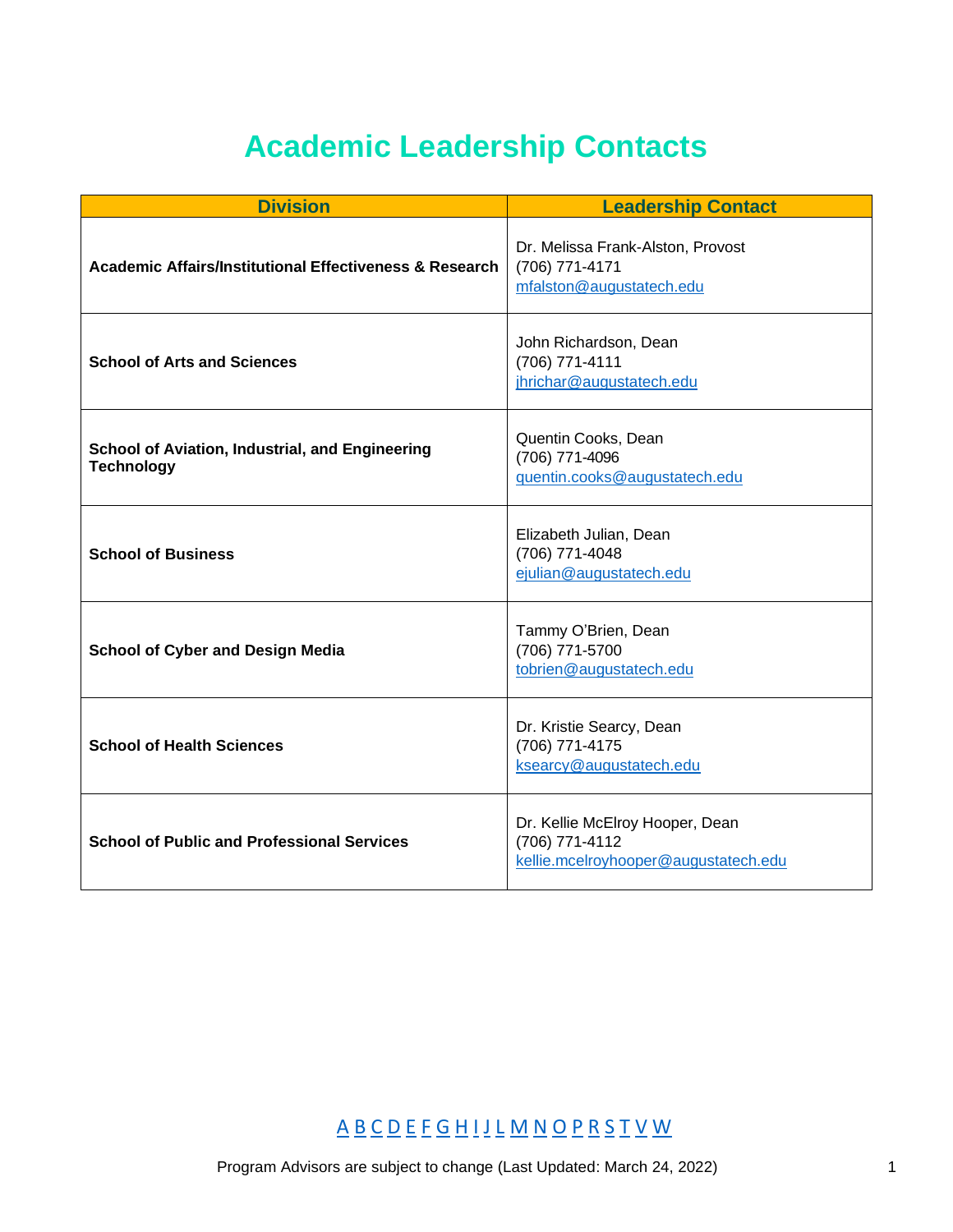# **New Student Advising Center**

<span id="page-4-1"></span><span id="page-4-0"></span>The New Student Advising Center provides new student advisement for most programs.

**Contact Information: [advisingcenter@augustatech.edu](mailto:advisingcenter@augustatech.edu)** 

**[Schedule an Appointment](https://outlook.office365.com/owa/calendar/AugustaTech@augustatech.edu/bookings/)** 

# **Competitive Prerequisite Advisement**

Competitive Prerequisite Advisors provide advisement for students taking prerequisite courses for ranking into the following Competitive Health Science Programs:

> **Associate Degree Nursing Cardiovascular Technology Dental Assisting Diagnostic Medical Sonography Echocardiography Occupational Therapy Practical Nursing Respiratory Care Radiologic Technology Surgical Technology Vascular Technology**

**Contact Information: [Schedule an Appointment](https://outlook.office365.com/owa/calendar/Group11@AugustaTechnicalColleg718.onmicrosoft.com/bookings/)**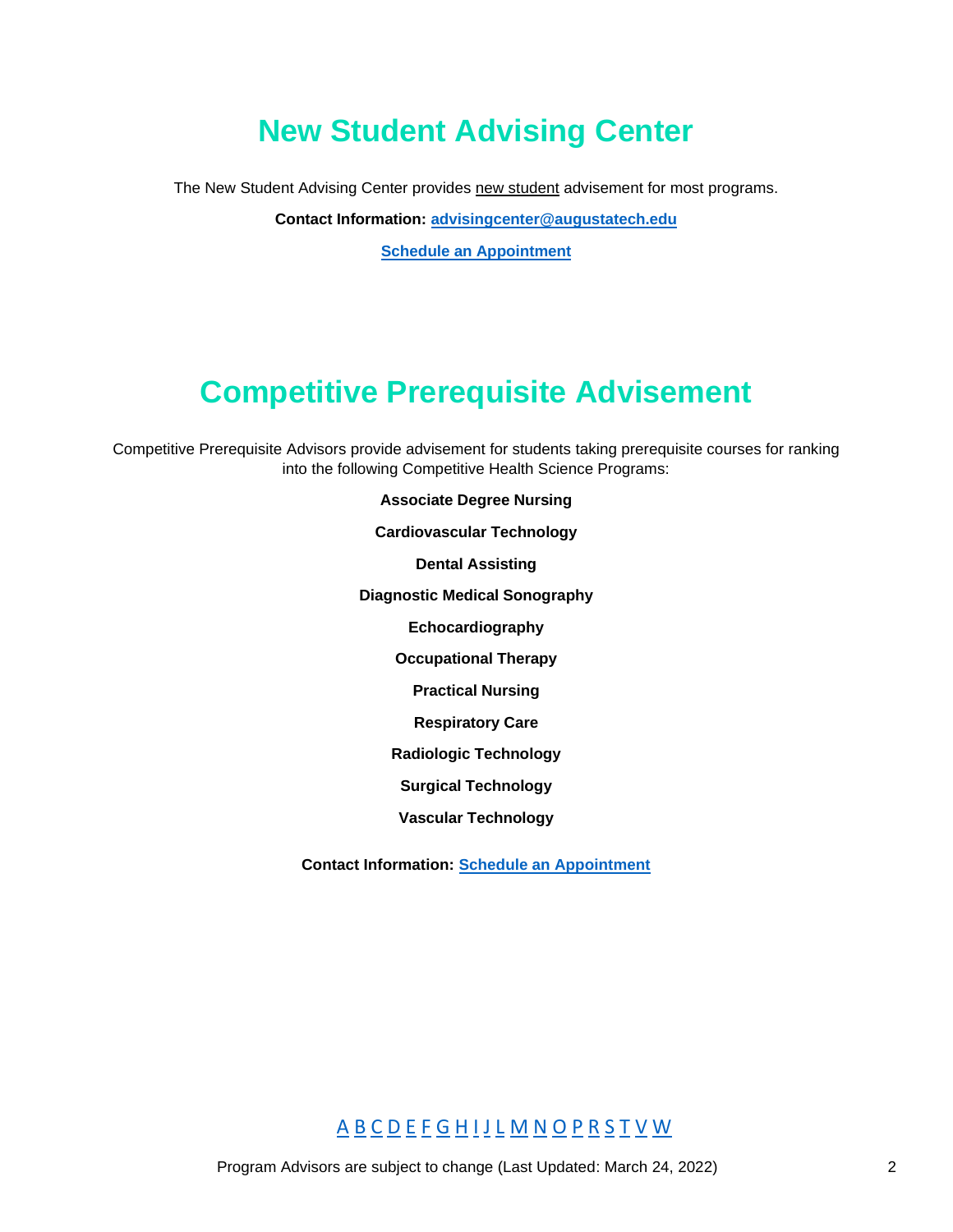# **Advisors by Program**

## **A**

<span id="page-5-1"></span><span id="page-5-0"></span>

| <b>Academic Program</b>                                                            | <b>Program Advisor Contact</b>                                                                                                                                                                                                                                                                                                                                                                                                                                                           |
|------------------------------------------------------------------------------------|------------------------------------------------------------------------------------------------------------------------------------------------------------------------------------------------------------------------------------------------------------------------------------------------------------------------------------------------------------------------------------------------------------------------------------------------------------------------------------------|
| A+ Certification and Microsoft Client, TCC                                         | Jim Poarch, Director<br>Augusta Tech Cyber Institute<br>(706) 771-4136 or (706) 446-1455<br>jpoarch@augustatech.edu<br>Patrick Riley, Instructor<br>Augusta Campus/Cyber Institute<br>(706) 771-4137 or (706) 446-1456<br>priley@augustatech.edu<br>Vianne Prowse, Instructor<br>Augusta Campus<br>vianne.prowse@augustatech.edu<br>Chester Smith, Instructor<br>Augusta Campus<br>chester.smith@augustatech.edu<br>Gail Volz, Instructor<br>Augusta Campus<br>gail.volz@augustatech.edu |
| <b>Accounting, Degree &amp; Diploma</b><br><b>Accounting Cybersecurity, Degree</b> | Dr. Vicki Vandervelde, Department Head<br>Augusta Campus<br>(706) 771-4064<br>vicki.vandervelde@augustatech.edu<br>Miriam Holtzclaw, Instructor<br>Augusta Campus<br>(706) 771-4063<br>miriam.holtzclaw@augustatech.edu                                                                                                                                                                                                                                                                  |
| <b>Administrative Support Assistant, TCC</b>                                       | Tiffany Rowe-Thomas, Instructor<br>Augusta Campus<br>(706) 771-4057<br>trowe-thomas@augustatech.edu                                                                                                                                                                                                                                                                                                                                                                                      |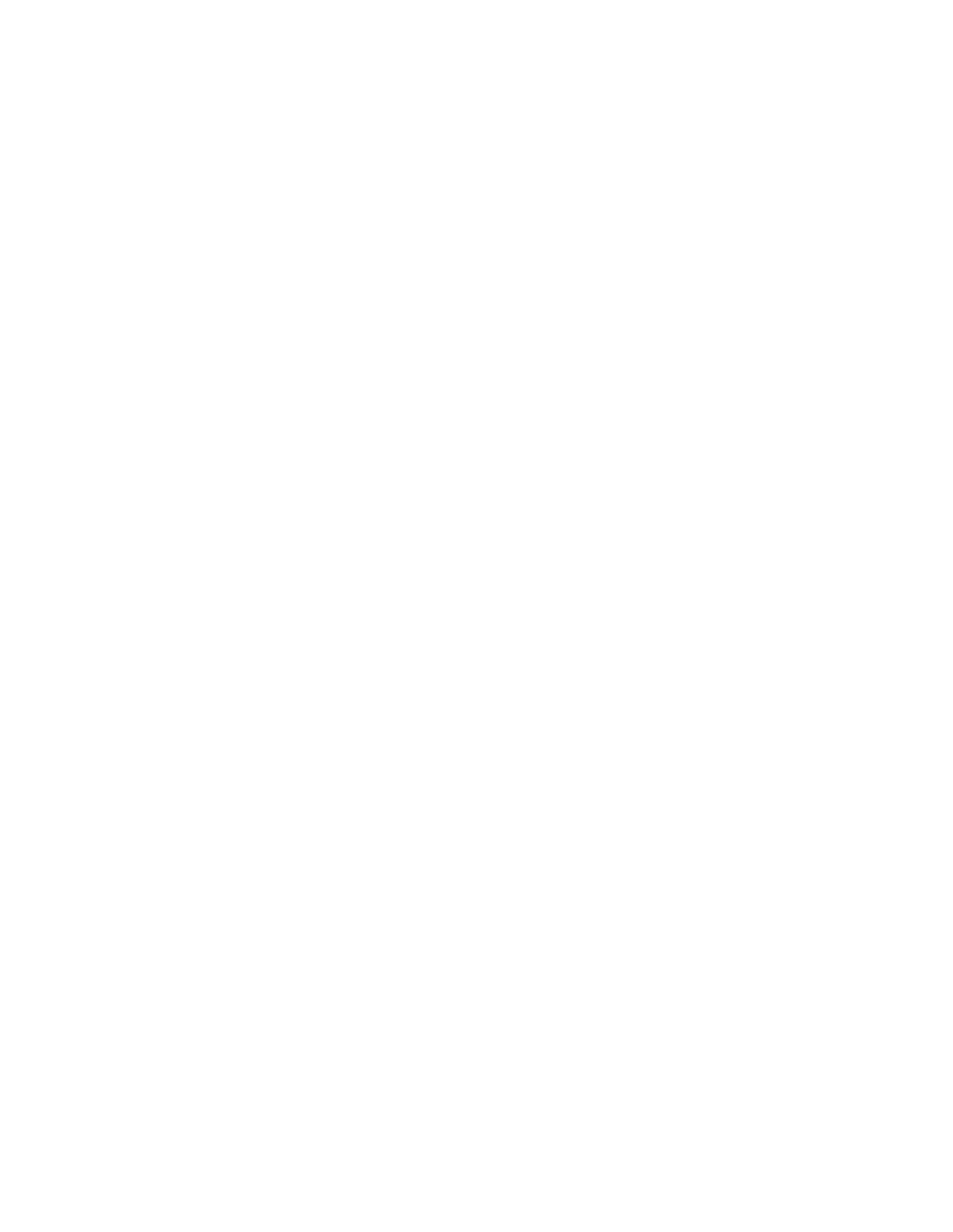| <b>Academic Program</b>                                                                                                                                                                                                                                                                                                                                                                                                             | <b>Program Advisor Contact</b>                                                                                                                                                                                                                                                                                 |
|-------------------------------------------------------------------------------------------------------------------------------------------------------------------------------------------------------------------------------------------------------------------------------------------------------------------------------------------------------------------------------------------------------------------------------------|----------------------------------------------------------------------------------------------------------------------------------------------------------------------------------------------------------------------------------------------------------------------------------------------------------------|
| <b>Automotive Technology, Diploma</b><br><b>Automotive Chassis Technician Specialist, TCC</b><br><b>Automotive Climate Control Technician, TCC</b><br><b>Automotive Electrical/Electronic Systems Tech, TCC</b><br><b>Automotive Engine Performance Technician, TCC</b><br><b>Automotive Engine Repair Technician, TCC</b><br><b>Automotive Light Duty Diesel Engine, TCC</b><br>Automotive Transmissions/Transaxle Technician, TCC | Chris Davis, Department Head<br>Augusta Campus<br>(706) 771-4109<br>cdavis@augustatech.edu<br>Kevin T. Bryant, Instructor<br>Augusta Campus<br>(706) 771-4110<br>kbryant@augustatech.edu<br>Robert Townsend, Instructor<br><b>Waynesboro Campus</b><br>(706) 437-6815<br>rtownsen@augustatech.edu              |
| <b>Aviation Maintenance Technology, Degree &amp; Diploma</b><br><b>Aviation Maintenance Technician - Powerplant, TCC</b><br><b>Aviation Maintenance Technician - Airframe, TCC</b><br><b>Aviation Maintenance Technician, TCC</b>                                                                                                                                                                                                   | Michael Lockaby, Department Head<br><b>Thomson Campus</b><br>(706) 597-8265<br>mlockaby@augustatech.edu<br>Joseph Turner, Instructor<br><b>Thomson Campus</b><br>(706) 595-3148<br>jaturner@augustatech.edu<br>Wayne Pace, Instructor<br><b>Thomson Campus</b><br>(706) 595-3148<br>wayne.pace@augustatech.edu |

#### **B**

<span id="page-8-0"></span>

| <b>Academic Program</b>                                                                        | <b>Program Advisor Contact</b>                                                                                                                                                                                      |
|------------------------------------------------------------------------------------------------|---------------------------------------------------------------------------------------------------------------------------------------------------------------------------------------------------------------------|
| <b>Barbering, Diploma</b><br><b>Barber II, TCC</b><br><b>Barbering for Cosmetologists, TCC</b> | Marcello Hightower, Department Head<br>Augusta Campus<br>(706) 771-4094<br>marcello.hightower@augustatech.edu<br>Kendrick Walker, Instructor<br>Augusta Campus<br>(706) 771-4077<br>kendrick.walker@augustatech.edu |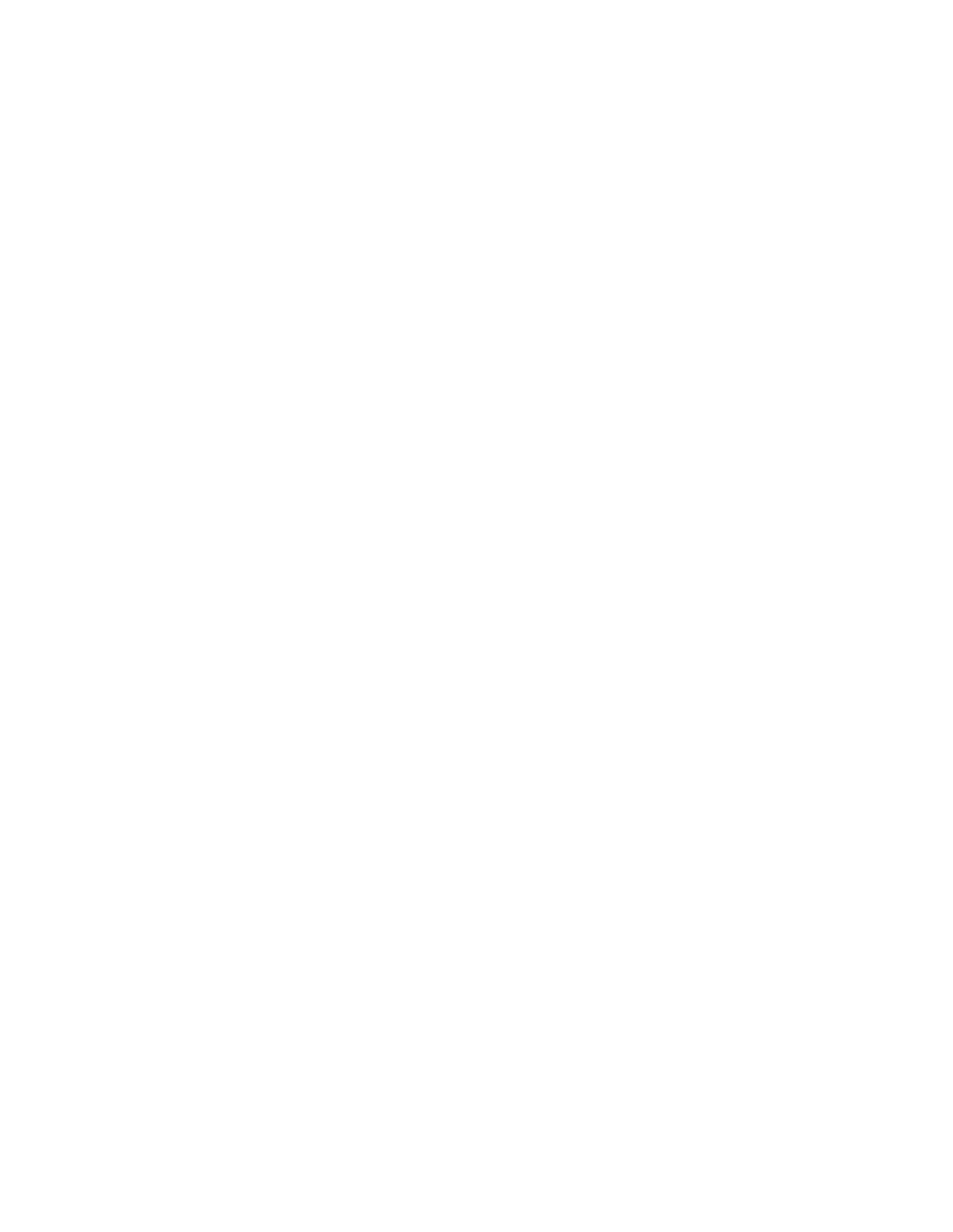| <b>Academic Program</b>                          | <b>Program Advisor Contact</b>                                                                                                                                                                 |
|--------------------------------------------------|------------------------------------------------------------------------------------------------------------------------------------------------------------------------------------------------|
| <b>Business Management, Degree &amp; Diploma</b> | Patrick McCormack, Department Head<br>Augusta Campus<br>(706) 771-4056<br>pmccorma@augustatech.edu<br>Gary Pulliam, Instructor<br>Augusta Campus<br>(706) 771-4060<br>gpulliam@augustatech.edu |
| <b>Business Technology, Degree &amp; Diploma</b> | Tiffany Rowe-Thomas, Instructor<br>Augusta Campus<br>(706) 771-4057<br>trowe-thomas@augustatech.edu                                                                                            |

## **C**

<span id="page-10-0"></span>

| <b>Academic Program</b>                   | <b>Program Advisor Contact</b>                                                                                                                                                                        |
|-------------------------------------------|-------------------------------------------------------------------------------------------------------------------------------------------------------------------------------------------------------|
| C# Programmer, TCC<br>C++ Programmer, TCC | Joe Sepielli, Instructor<br>Augusta Campus<br>(706) 771-4044<br>jsepielli@augustatech.edu<br>Prescott Lerch, Instructor<br>Augusta Campus<br>(706) 771-4043<br>plerch@augustatech.edu                 |
| <b>Cardiovascular Technology, Degree</b>  | Elisabeth M. Frails, Department Head<br>Augusta Campus<br>(706) 774-8976<br>efrails@uh.org                                                                                                            |
| <b>Catering Specialist, TCC</b>           | Drexel Clark, Department Head<br>Augusta Campus<br>(706) 771-4084<br>drexel.clark@augustatech.edu<br>Laura Martinez, Instructor<br>Augusta Campus<br>(706) 771-4070<br>laura.martinez@augustatech.edu |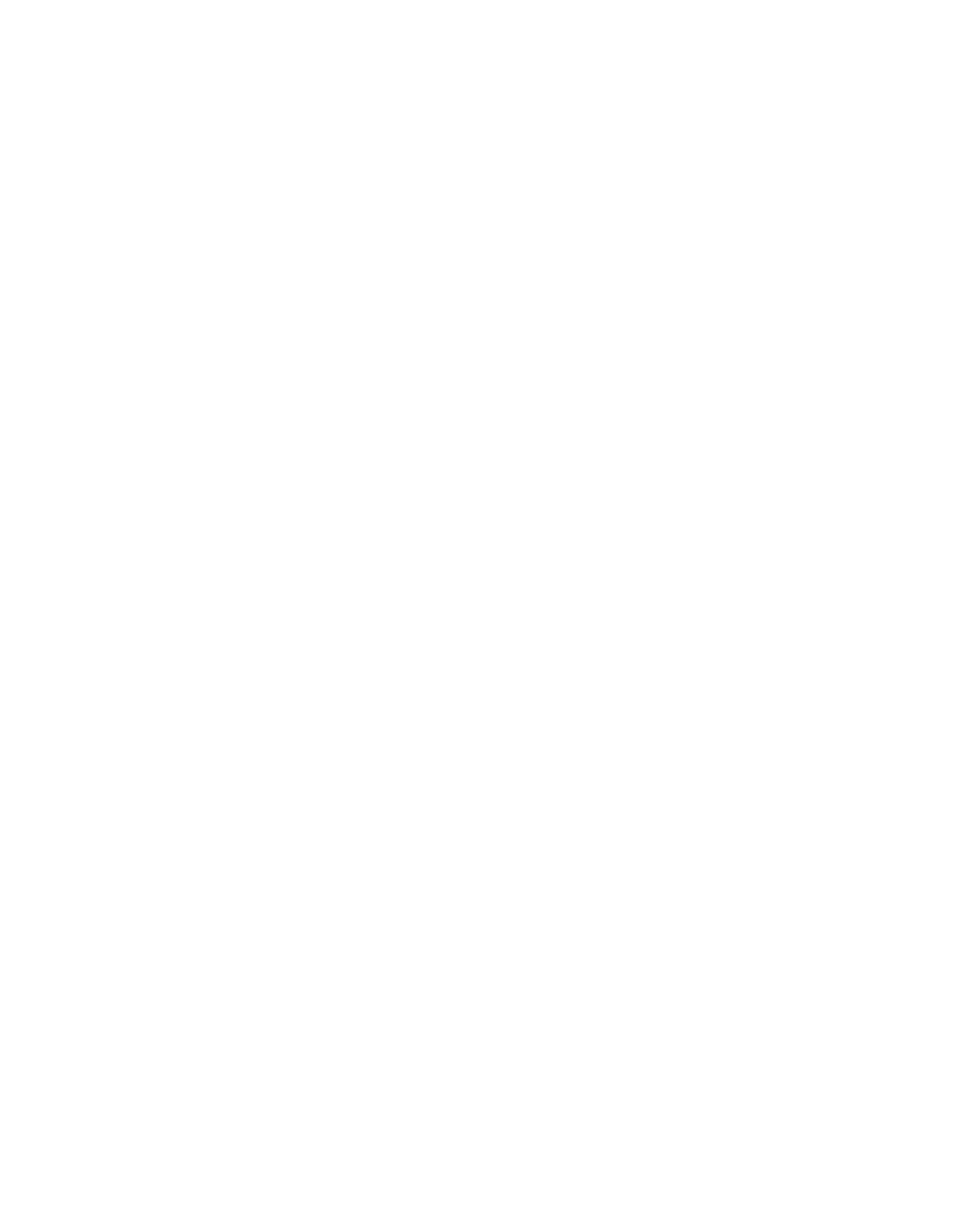| <b>Academic Program</b>      | <b>Program Advisor Contact</b>                                                                                            |
|------------------------------|---------------------------------------------------------------------------------------------------------------------------|
|                              | Jim Poarch, Director<br>Augusta Tech Cyber Institute<br>(706) 771-4136 or (706) 446-1455<br>jpoarch@augustatech.edu       |
|                              | Patrick Riley, Instructor<br>Augusta Campus/Cyber Institute<br>(706) 771-4137 or (706) 446-1456<br>priley@augustatech.edu |
| <b>Cybersecurity, Degree</b> | Vianne Prowse, Instructor<br>Augusta Campus<br>vianne.prowse@augustatech.edu                                              |
|                              | <b>Chester Smith, Instructor</b><br>Augusta Campus<br>chester.smith@augustatech.edu                                       |
|                              | Gail Volz, Instructor<br>Augusta Campus<br>gail.volz@augustatech.edu                                                      |

#### **D**

<span id="page-15-0"></span>

| <b>Academic Program</b>          | <b>Program Advisor Contact</b>                                                                                                                                                            |
|----------------------------------|-------------------------------------------------------------------------------------------------------------------------------------------------------------------------------------------|
| <b>Dental Assisting, Diploma</b> | Sharon Jones, Department Head<br>Augusta Campus<br>(706) 771-4178<br>sjones@augustatech.edu<br>April Carey, Instructor<br>Augusta Campus<br>(706) 771-4179<br>april.carey@augustatech.edu |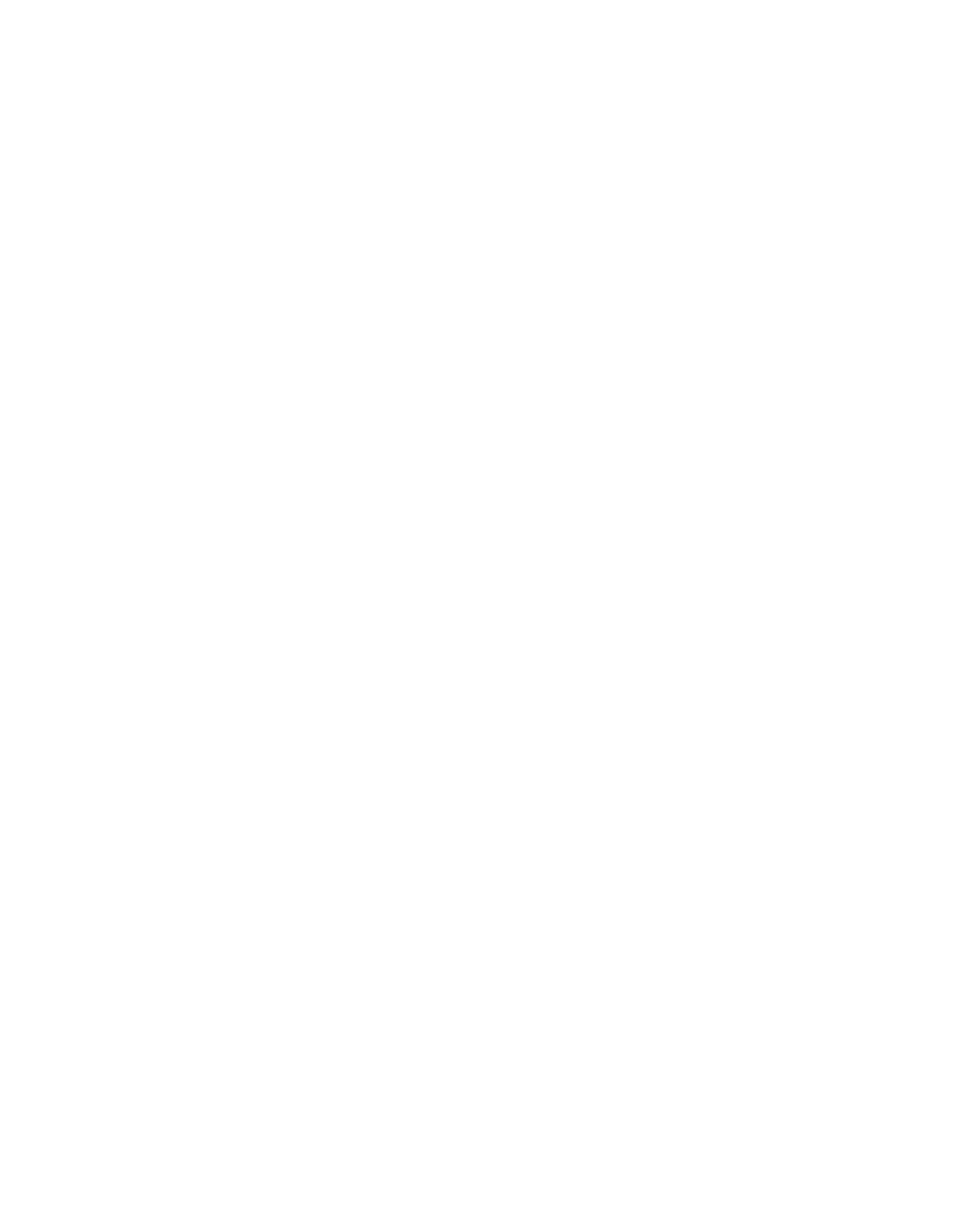<span id="page-17-0"></span>

| <b>Academic Program</b>                                       | <b>Program Advisor Contact</b>                                                                                                                                                          |
|---------------------------------------------------------------|-----------------------------------------------------------------------------------------------------------------------------------------------------------------------------------------|
| Early Childhood Care/Education, Degree & Diploma              | Rodithia Holloman, Department Head<br>Augusta Campus<br>(706) 771-4087<br>rcarr@augustatech.edu                                                                                         |
|                                                               | Shirnita Rucker, Instructor<br>Augusta Campus<br>(706) 771-4088<br>shirnita.rucker@augustatech.edu<br>Gena Sapp, Instructor                                                             |
|                                                               | <b>Waynesboro Campus</b><br>(706) 437-6820<br>Gena.sapp@augustatech.edu                                                                                                                 |
|                                                               | Caroline Sowell, Instructor<br><b>Thomson Campus</b><br>(706) 595-0166<br>caroline.sowell@augustatech.edu                                                                               |
| <b>Echocardiography, Degree</b>                               | Elisabeth M. Frails, Department Head<br>Augusta Campus<br>(706) 774-8976<br>efrails@uh.org                                                                                              |
| <b>Electrical and Computer Engineering Technology, Degree</b> | Surekha Prasad, Department Head<br>Augusta Campus<br>(706) 771-4140<br>sprasad@augustatech.edu<br>Kim Gaines, Instructor<br>Augusta Campus<br>(706) 771-4138<br>kgaines@augustatech.edu |
| <b>Electrical Contracting Technician, TCC</b>                 | Darryl Smith, Department Head<br>Augusta Campus<br>(706) 771-4098<br>dsmith@augustatech.edu                                                                                             |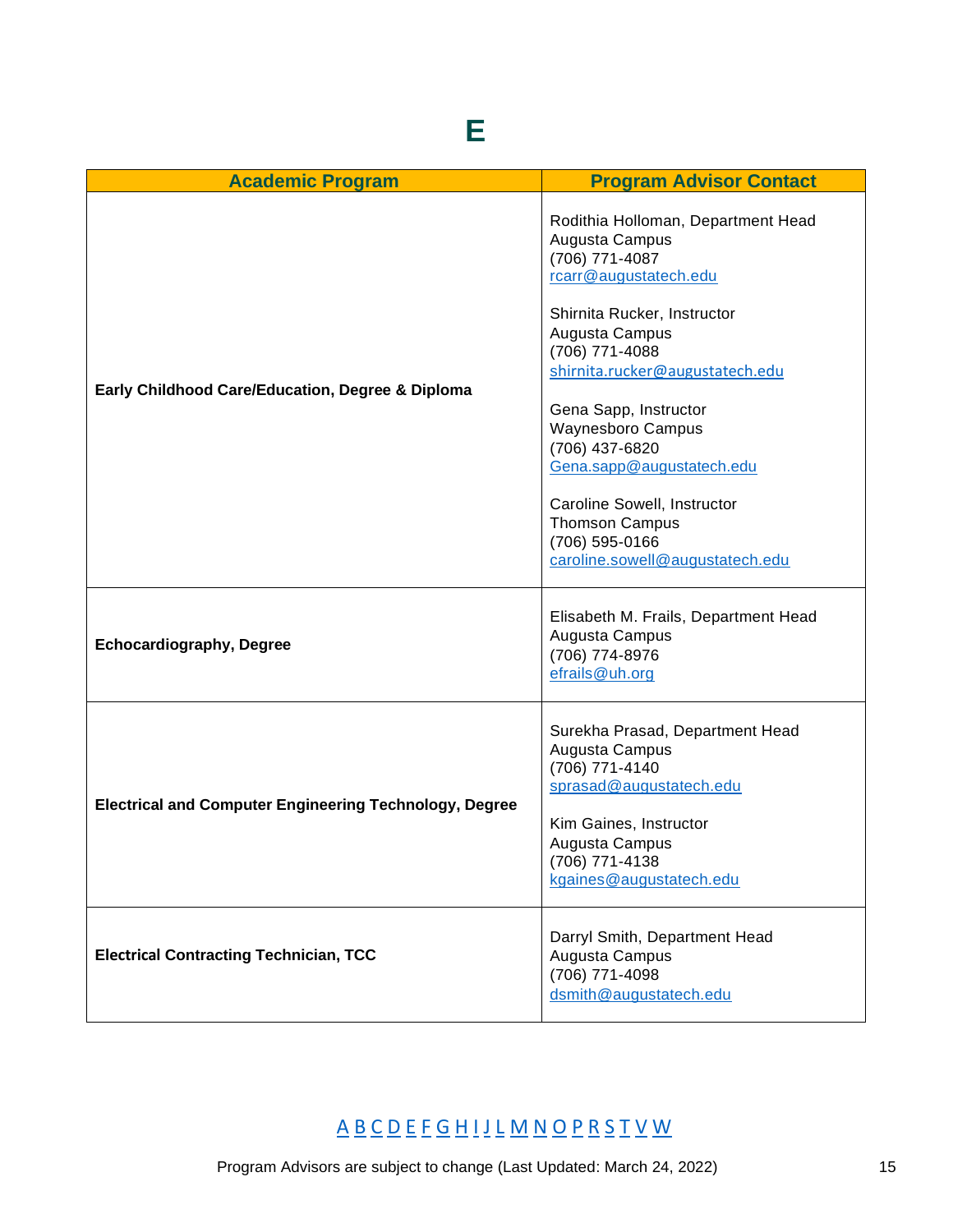| <b>Academic Program</b>                       | <b>Program Advisor Contact</b>                                                                   |
|-----------------------------------------------|--------------------------------------------------------------------------------------------------|
| <b>Electrical Control Systems, Diploma</b>    | Theodore Herlo, Instructor<br>Augusta Campus<br>(706) 771-4100<br>theodore.herlo@augustatech.edu |
| <b>Electrical Systems Technology, Diploma</b> | Darryl Smith, Department Head<br>Augusta Campus<br>(706) 771-4098<br>dsmith@augustatech.edu      |
| <b>Emergency Medical Technician, TCC</b>      | Sean Joiner, Department Head<br>Augusta Campus<br>(706) 771-4051<br>sjoiner@augustatech.edu      |
| <b>Entrepreneurship, TCC</b>                  | Kevin Ward, Department Head<br>Augusta Campus<br>(706) 771-4061<br>kward@augustatech.edu         |

#### **F**

<span id="page-18-0"></span>

| <b>Academic Program</b> | <b>Program Advisor Contact</b>                                                                                                                                                                                      |
|-------------------------|---------------------------------------------------------------------------------------------------------------------------------------------------------------------------------------------------------------------|
| Fire Fighter I, TCC     | Sean Joiner, Department Head<br>Augusta Campus<br>(706) 771-4051<br>sjoiner@augustatech.edu<br>Jeremiah Clemmons, Program<br>Administrator<br>Augusta Campus<br>(706) 771-4051<br>jeremiah.clemmons@augustatech.edu |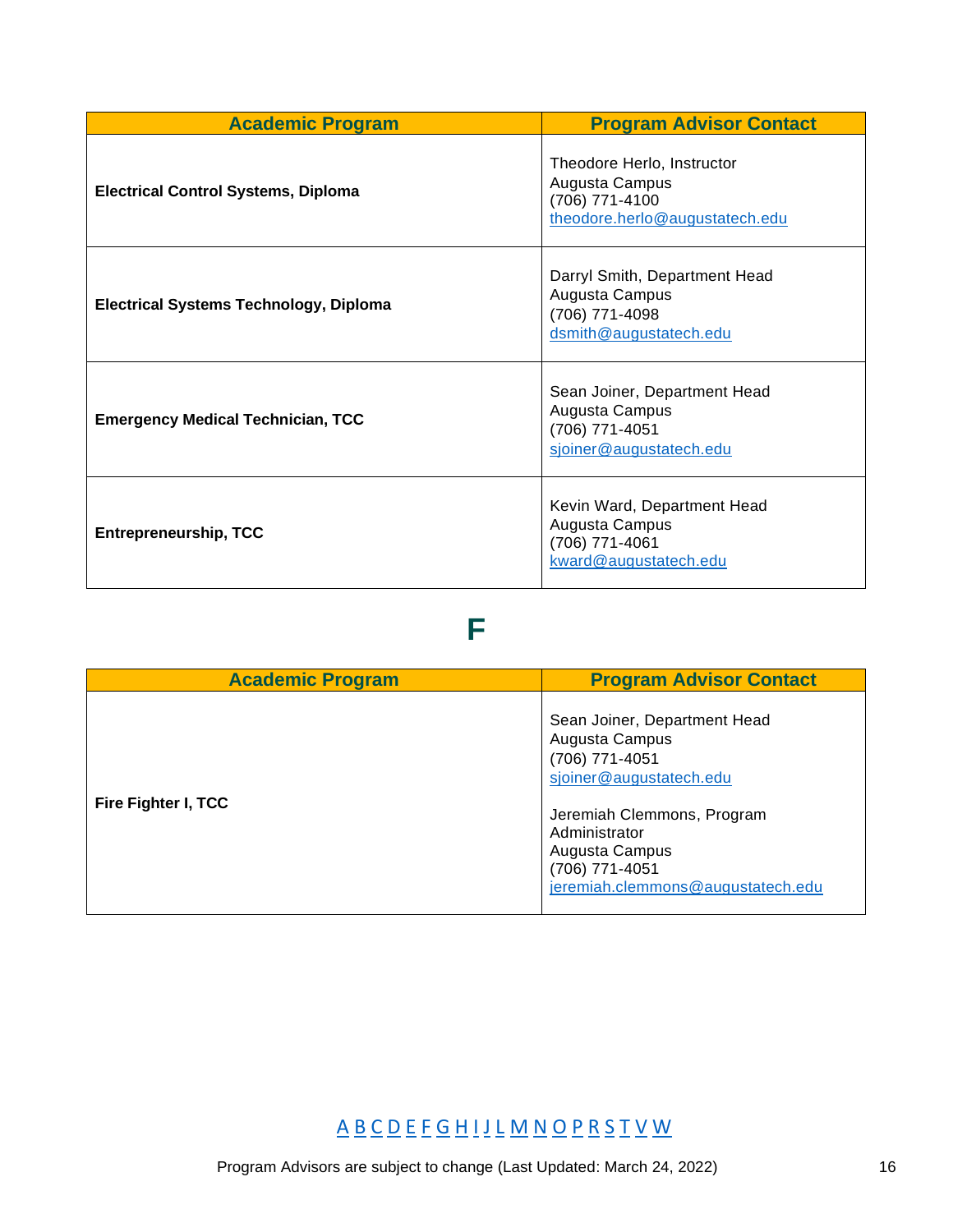| <b>Academic Program</b>              | <b>Program Advisor Contact</b>                                                                                                                                                                        |
|--------------------------------------|-------------------------------------------------------------------------------------------------------------------------------------------------------------------------------------------------------|
| <b>Food Production Worker I, TCC</b> | Drexel Clark, Department Head<br>Augusta Campus<br>(706) 771-4084<br>drexel.clark@augustatech.edu<br>Laura Martinez, Instructor<br>Augusta Campus<br>(706) 771-4070<br>laura.martinez@augustatech.edu |

## **G**

<span id="page-19-0"></span>

| <b>Academic Program</b>                                                                                                          | <b>Program Advisor Contact</b>                                                                                                                                                                                                                                                                                                                                                                                                                                                                                                              |
|----------------------------------------------------------------------------------------------------------------------------------|---------------------------------------------------------------------------------------------------------------------------------------------------------------------------------------------------------------------------------------------------------------------------------------------------------------------------------------------------------------------------------------------------------------------------------------------------------------------------------------------------------------------------------------------|
| <b>Gas Metal Arc Welder, TCC</b>                                                                                                 | Jason Hansbro, Department Head<br>Augusta Campus<br>(706) 771-4107<br>jason.hansbro@augustatech.edu<br>Chase Hollis, Instructor<br>Augusta Campus<br>(706) 771-4042<br>chase.hollis@augustatech.edu<br>Donovan LeDee, Instructor<br><b>Columbia County Center</b><br>(706) 651-7374<br>donovan.ledee@augustatech.edu<br>Mikel Small, Instructor<br><b>Waynesboro Campus</b><br>(706) 437-6804<br>mikel.small@augustatech.edu<br><b>Richard Swinimer, Instructor</b><br>Augusta Campus<br>(706) 771-4106<br>richard.swinimer@augustatech.edu |
| Golf Course Management, Degree & Diploma<br><b>Golf Course Technician, TCC</b><br><b>Golf Turf and Landscape Specialist, TCC</b> | Alan Manley, Department Head<br>Augusta Campus<br>(706) 771-4055<br>amanley@augustatech.edu                                                                                                                                                                                                                                                                                                                                                                                                                                                 |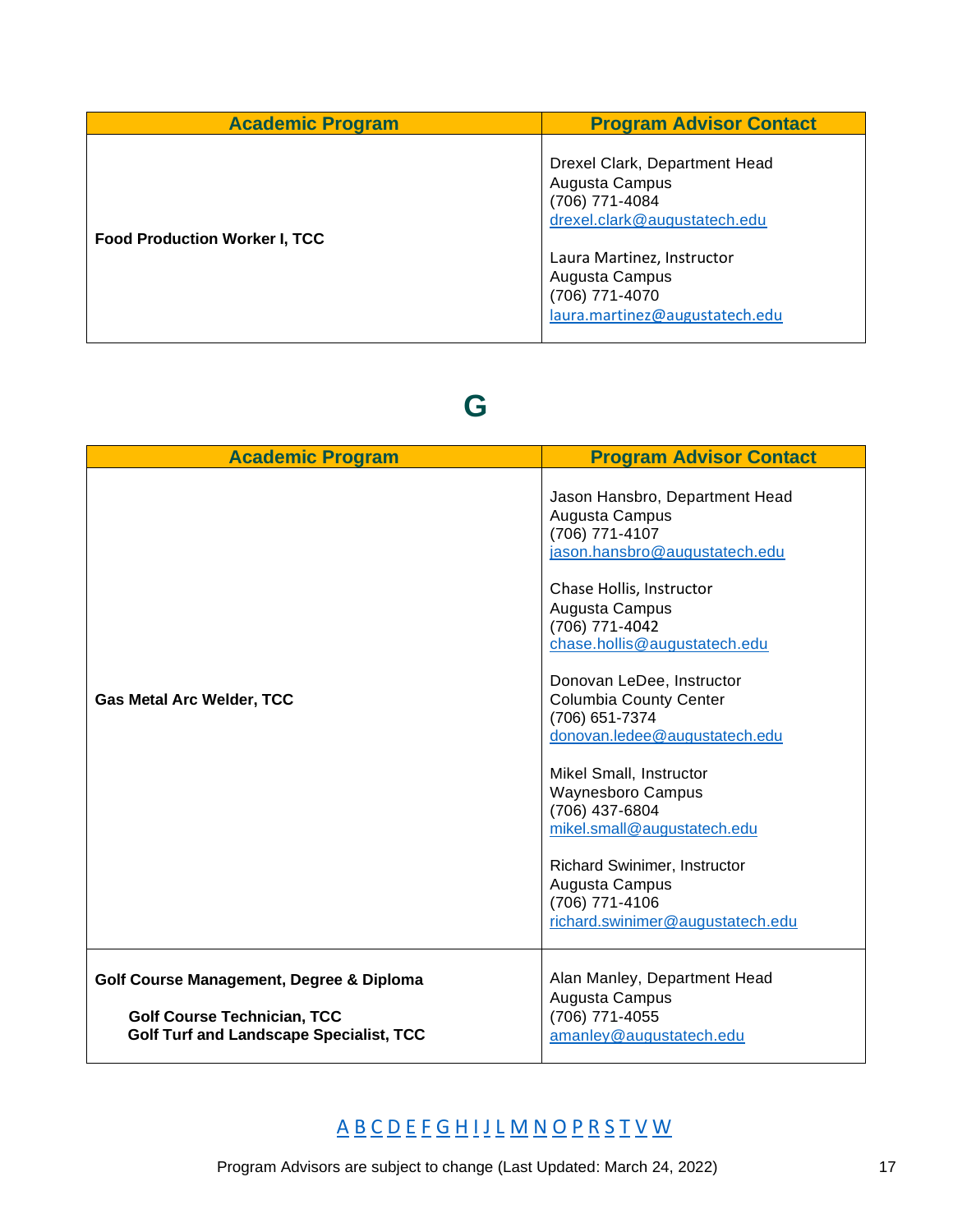| <b>Academic Program</b>                            | <b>Program Advisor Contact</b>                                                                                                                                                      |
|----------------------------------------------------|-------------------------------------------------------------------------------------------------------------------------------------------------------------------------------------|
| <b>Graphic Design and Prepress Technician, TCC</b> | Sherrie Rowe, Department Head<br>Augusta Campus<br>(706) 771-4125<br>srowe@augustatech.edu<br>Jason Dixon, Instructor<br>Augusta Campus<br>(706) 771-4851<br>jdixon@augustatech.edu |

## **H**

<span id="page-20-0"></span>

| <b>Academic Program</b>           | <b>Program Advisor Contact</b>                                                                                                                                                                                                                                                                           |
|-----------------------------------|----------------------------------------------------------------------------------------------------------------------------------------------------------------------------------------------------------------------------------------------------------------------------------------------------------|
| <b>Hair Designer, TCC</b>         | Angela Hakeem-Wade, Department Head<br>Augusta Campus<br>(706) 771-4080<br>amulkey@augustatech.edu<br>Devon Dickerson, Instructor<br>Augusta Campus<br>(706) 771-4079<br>devon.dickerson@augustatech.edu<br>Linda Walker, Instructor<br>Augusta Campus<br>(706) 437-4078<br>linda.walker@augustatech.edu |
| <b>Health Care Assistant, TCC</b> | Jawannia Stallings, Department Head<br>Augusta Campus<br>(706) 771-4027<br>jawannia.stallings@augustatech.edu<br>Tamara A. Alicea, Instructor<br>Waynesboro Campus<br>(706) 437-6830<br>talicea@augustatech.edu                                                                                          |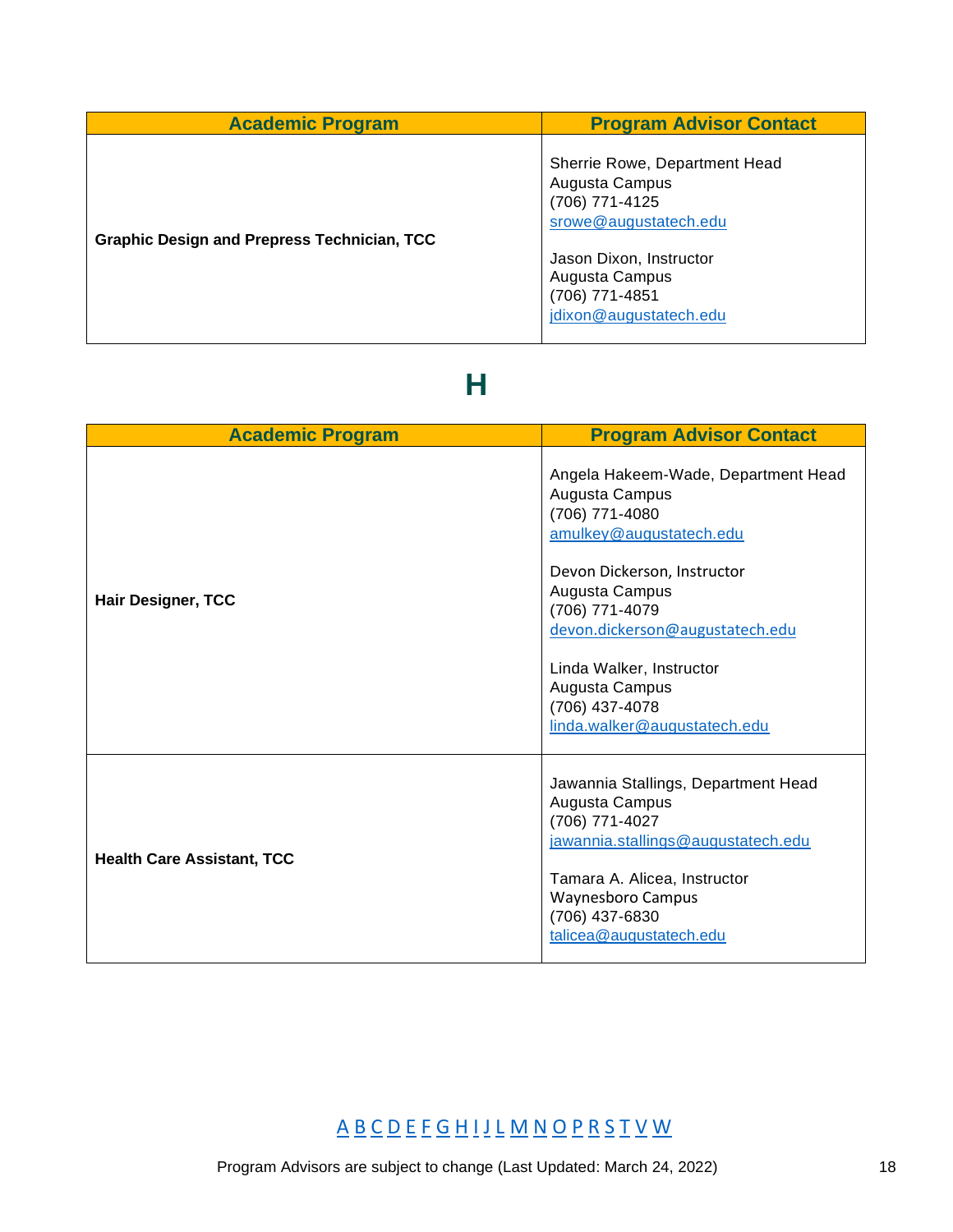| <b>Academic Program</b>                                 | <b>Program Advisor Contact</b>                                                                                                                                                                                                                                                                    |
|---------------------------------------------------------|---------------------------------------------------------------------------------------------------------------------------------------------------------------------------------------------------------------------------------------------------------------------------------------------------|
| <b>Health Information Management Technology, Degree</b> | Sonya Burns, Department Head<br>Augusta Campus<br>(706) 771-4846<br>sburns@augustatech.edu<br>Latina Jackson, Instructor<br>Augusta Campus<br>(706) 771-4182<br>latina.jackson@augustatech.edu                                                                                                    |
| <b>Help Desk Specialist, TCC</b>                        | Jim Poarch, Director<br>Augusta Tech Cyber Institute<br>(706) 771-4136 or (706) 446-1455<br>jpoarch@augustatech.edu<br>Michelle Campbell, Instructor<br>Augusta Campus<br>(706) 771-4757<br>michelle.campbell@augustatech.edu                                                                     |
| Horticulture, Degree & Diploma                          | Marcus Matthews, Department Head<br><b>Columbia County Center</b><br>(706) 651-7368<br>mmatthew@augustatech.edu<br>Leah Bryant, Instructor<br>Augusta Campus<br>(706) 771-4058<br>leah.bryant@augustatech.edu                                                                                     |
| Hybrid/Electric Vehicle Repair Technician, TCC          | Chris Davis, Department Head<br>Augusta Campus<br>(706) 771-4109<br>cdavis@augustatech.edu<br>Kevin T. Bryant, Instructor<br>Augusta Campus<br>(706) 771-4110<br>kbryant@augustatech.edu<br>Robert Townsend, Instructor<br><b>Waynesboro Campus</b><br>(706) 437-6815<br>rtownsen@augustatech.edu |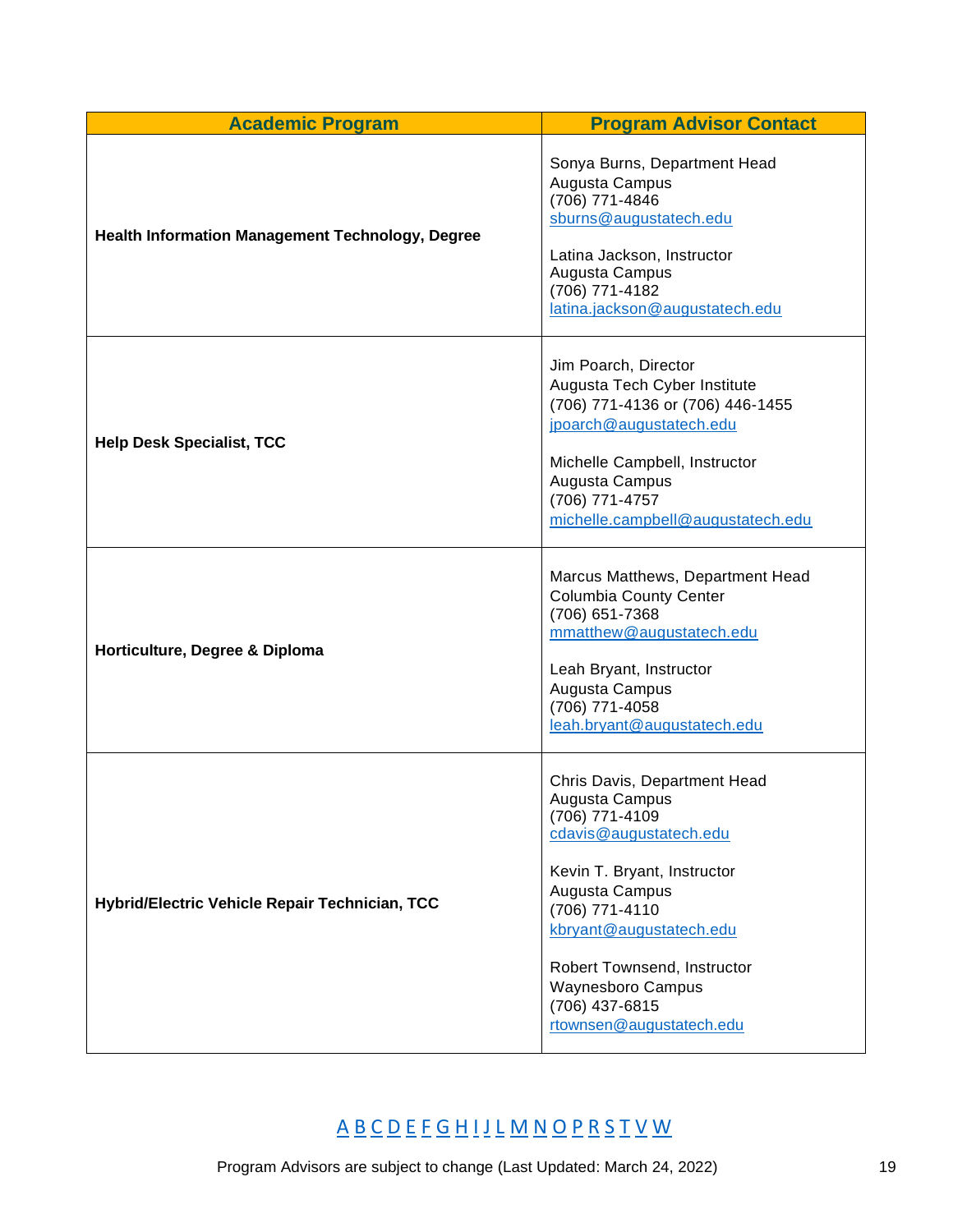<span id="page-22-0"></span>

| <b>Academic Program</b>                                                 | <b>Program Advisor Contact</b>                                                                                                                                                                                |
|-------------------------------------------------------------------------|---------------------------------------------------------------------------------------------------------------------------------------------------------------------------------------------------------------|
| <b>Industrial Mechanical Systems, Diploma</b>                           | Karen Abraham, Department Head<br>Augusta Campus<br>(706) 771-4101<br>karen.abraham@augustatech.edu<br>Grady (Chip) Dixon, Instructor<br><b>Waynesboro Campus</b><br>(706) 437-6816<br>cdixon@augustatech.edu |
| <b>Industrial Systems Technology, Degree</b>                            | Karen Abraham, Department Head<br>Augusta Campus<br>(706) 771-4101<br>karen.abraham@augustatech.edu                                                                                                           |
| <b>Interdisciplinary Studies, Degree</b>                                | Mark Ristroph, Department Chair<br>Augusta Campus<br>(706) 771-4072<br>mristrop@augustatech.edu                                                                                                               |
| <b>iOS App Development in Swift, TCC</b><br>iOS Mobile Programming, TCC | Joe Sepielli, Instructor<br>Augusta Campus<br>(706) 771-4044<br>jsepielli@augustatech.edu<br>Prescott Lerch, Instructor<br>Augusta Campus<br>(706) 771-4043<br>plerch@augustatech.edu                         |

**I**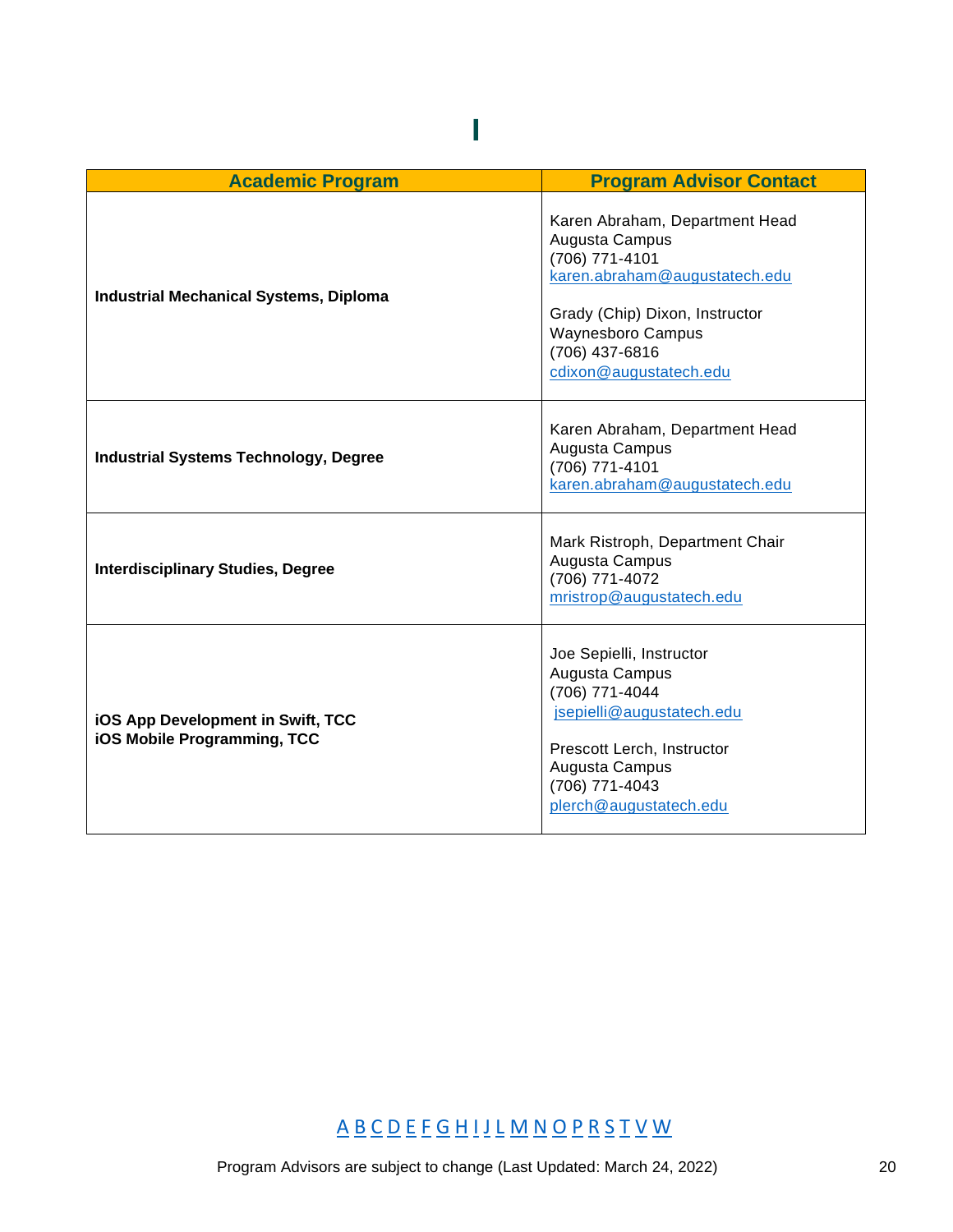<span id="page-23-0"></span>

| <b>Academic Program</b> | <b>Program Advisor Contact</b>                                                                                                                                                        |
|-------------------------|---------------------------------------------------------------------------------------------------------------------------------------------------------------------------------------|
| Java Programmer, TCC    | Joe Sepielli, Instructor<br>Augusta Campus<br>(706) 771-4044<br>jsepielli@augustatech.edu<br>Prescott Lerch, Instructor<br>Augusta Campus<br>(706) 771-4043<br>plerch@augustatech.edu |

## **L**

<span id="page-23-1"></span>

| <b>Academic Program</b>          | <b>Program Advisor Contact</b>                                                                                                                                                                                |
|----------------------------------|---------------------------------------------------------------------------------------------------------------------------------------------------------------------------------------------------------------|
| <b>Landscape Specialist, TCC</b> | Marcus Matthews, Department Head<br><b>Columbia County Center</b><br>(706) 651-7368<br>mmatthew@augustatech.edu<br>Leah Bryant, Instructor<br>Augusta Campus<br>(706) 771-4058<br>leah.bryant@augustatech.edu |

## **M**

<span id="page-23-2"></span>

| <b>Academic Program</b>                           | <b>Program Advisor Contact</b>                                                                                                                                                                                                        |
|---------------------------------------------------|---------------------------------------------------------------------------------------------------------------------------------------------------------------------------------------------------------------------------------------|
| <b>Magnetic Resonance Imaging Specialist, TCC</b> | Marciette Perdue, Department Head<br>Augusta Campus<br>(706) 771-4781<br>marciette.perdue@augustatech.edu<br>Amber Anderson, Clinical<br>Coordinator/Instructor<br>Augusta Campus<br>(706) 771-4825<br>amber.anderson@augustatech.edu |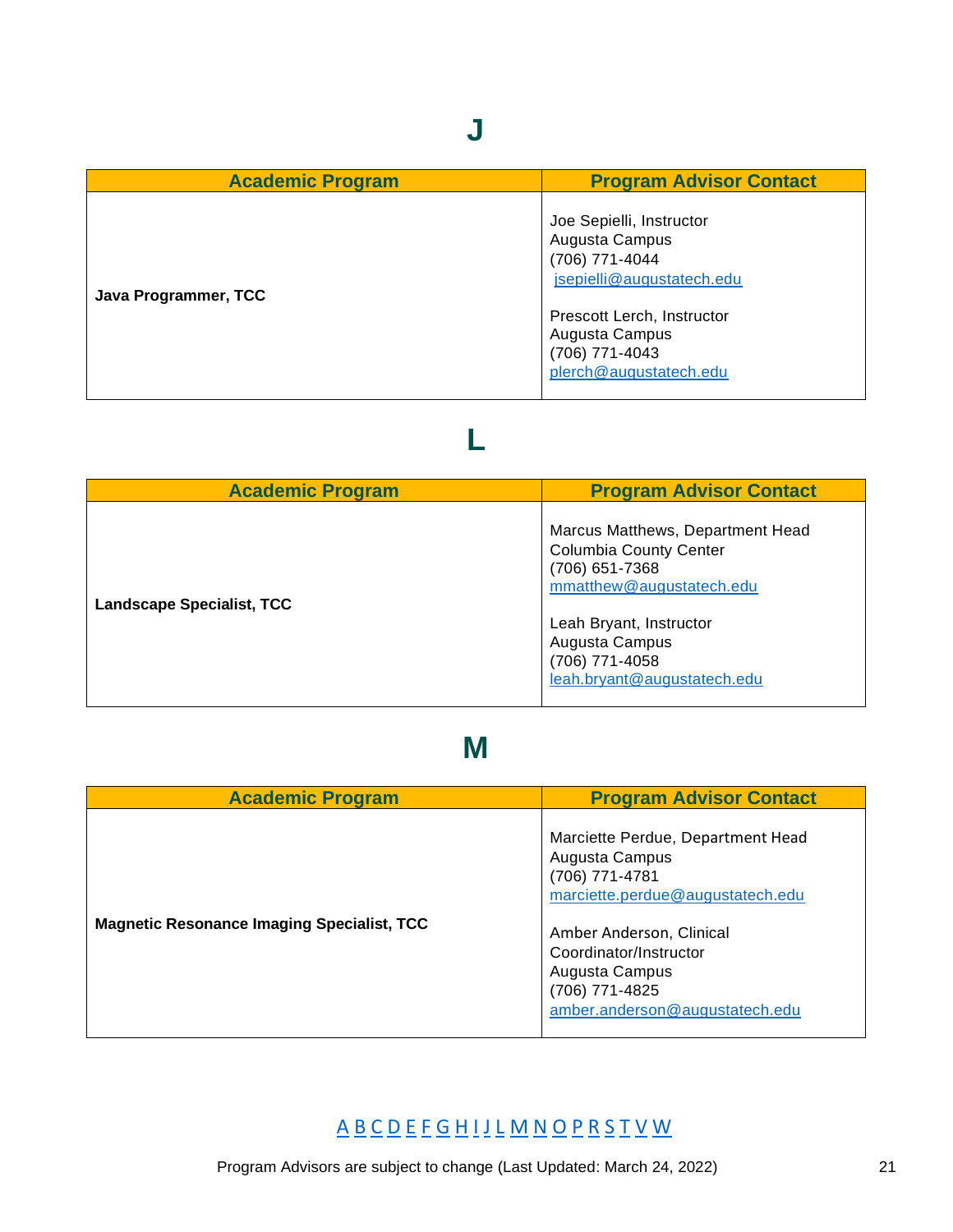| <b>Academic Program</b>                              | <b>Program Advisor Contact</b>                                                                                                                                                                                                                                                                                                                                                                                                                                                                                                                                                                                                                                  |
|------------------------------------------------------|-----------------------------------------------------------------------------------------------------------------------------------------------------------------------------------------------------------------------------------------------------------------------------------------------------------------------------------------------------------------------------------------------------------------------------------------------------------------------------------------------------------------------------------------------------------------------------------------------------------------------------------------------------------------|
| <b>Marketing Management, Degree &amp; Diploma</b>    | Kevin Ward, Department Head<br>Augusta Campus<br>(706) 771-4061<br>kward@augustatech.edu                                                                                                                                                                                                                                                                                                                                                                                                                                                                                                                                                                        |
| <b>Mechanical Engineering Technology, Degree</b>     | Warren Overton, Department Head<br>Augusta Campus<br>(706) 771-4093<br>warren.overton@augustatech.edu                                                                                                                                                                                                                                                                                                                                                                                                                                                                                                                                                           |
| <b>Mechatronics Technology, Degree &amp; Diploma</b> | Theodore Herlo, Department Head<br>Augusta Campus<br>(706) 771-4100<br>theodore.herlo@augustatech.edu                                                                                                                                                                                                                                                                                                                                                                                                                                                                                                                                                           |
| <b>Medical Assisting, Diploma</b>                    | Karon Walton, Department Head<br>Augusta Campus<br>$(706)$ 771-4189<br>kwalton@augustatech.edu<br>Shannon Henninger Burnside, Instructor<br>Augusta Campus<br>(706) 771-4838<br>shenninger@augustatech.edu<br>Bettina Harris-Redd, Instructor<br>Augusta Campus<br>(706) 771-4197<br>bettina.harris-redd@augustatech.edu<br>Stephanie Lanier, Instructor<br><b>Thomson Campus</b><br>(706) 595-0166<br>smcgahee@augustatech.edu<br>Alberta Mobley, Instructor<br><b>Waynesboro Campus</b><br>(706) 437-6828<br>alberta.mobley@augustatech.edu<br>Linda R. Ransom, Instructor<br><b>Columbia County Center</b><br>(706) 651-7368<br>linda.ransom@augustatech.edu |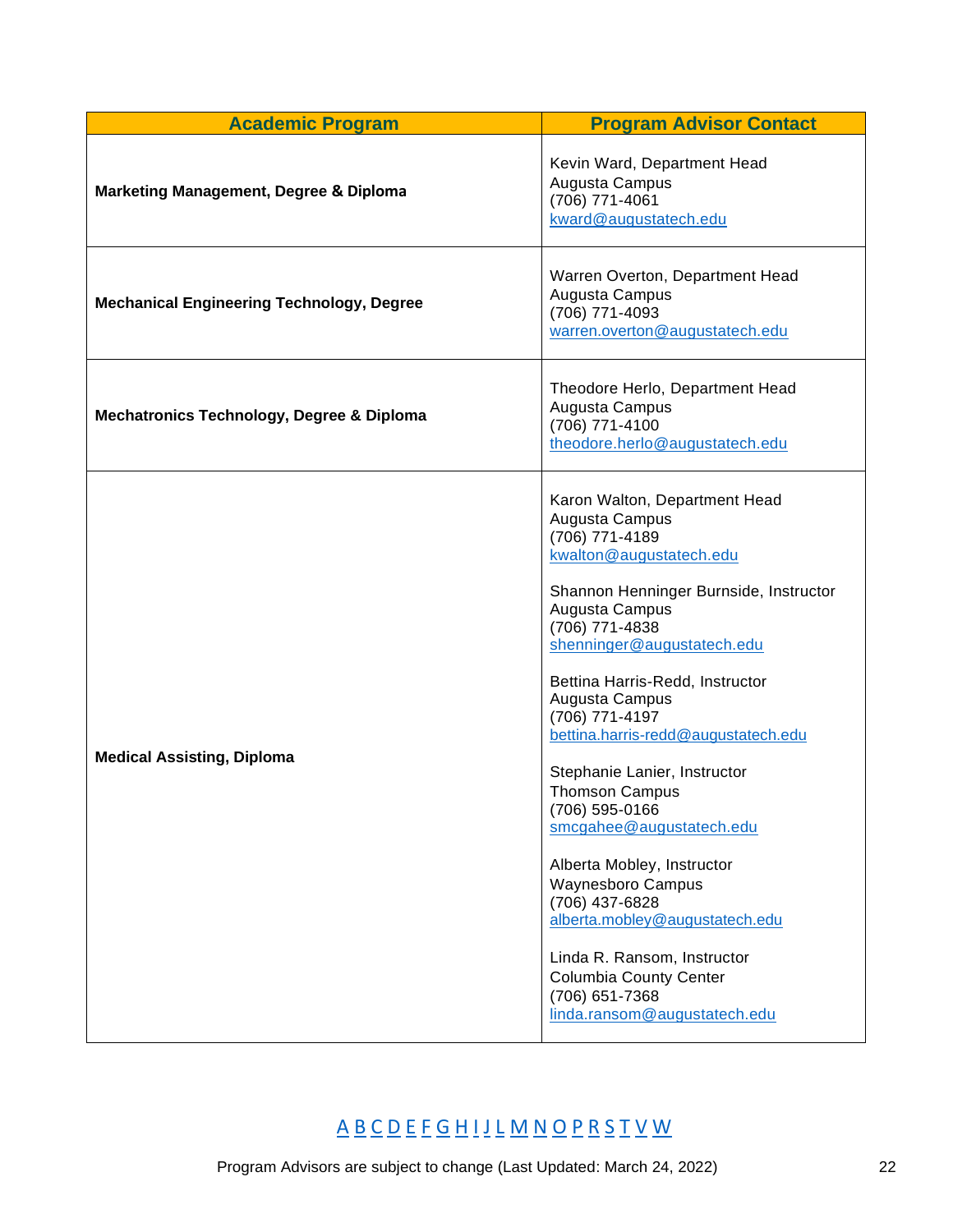| <b>Academic Program</b>                                | <b>Program Advisor Contact</b>                                                                                                                                                      |
|--------------------------------------------------------|-------------------------------------------------------------------------------------------------------------------------------------------------------------------------------------|
| <b>Medical Coding, TCC</b>                             | Bettina Harris-Redd, Department Head<br>Augusta Campus<br>(706) 771-4197<br>bettina.harris-redd@augustatech.edu                                                                     |
| <b>Microsoft Office Applications Professional, TCC</b> | Tiffany Rowe-Thomas, Instructor<br>Augusta Campus<br>(706) 771-4057<br>trowe-thomas@augustatech.edu                                                                                 |
| <b>Motion Graphics Assistant, TCC</b>                  | Sherrie Rowe, Department Head<br>Augusta Campus<br>(706) 771-4125<br>srowe@augustatech.edu<br>Jason Dixon, Instructor<br>Augusta Campus<br>(706) 771-4851<br>jdixon@augustatech.edu |

## **N**

<span id="page-25-0"></span>

| <b>Academic Program</b>                            | <b>Program Advisor Contact</b>                                                                                                                                                                                |
|----------------------------------------------------|---------------------------------------------------------------------------------------------------------------------------------------------------------------------------------------------------------------|
| <b>Networking Specialist, Degree &amp; Diploma</b> | Patrick Riley, Instructor<br>Augusta Campus/Cyber Institute<br>(706) 771-4137 or (706) 446-1456<br>priley@augustatech.edu                                                                                     |
| <b>Nuclear Engineering Technology, Degree</b>      | John Tucciarone, Department Head<br>Augusta Campus<br>(706) 771-4143<br>john.tucciarone@augustatech.edu<br>Dr. Abdullah Kendoush, Instructor<br>Augusta Campus<br>(706) 771-4850<br>akendoush@augustatech.edu |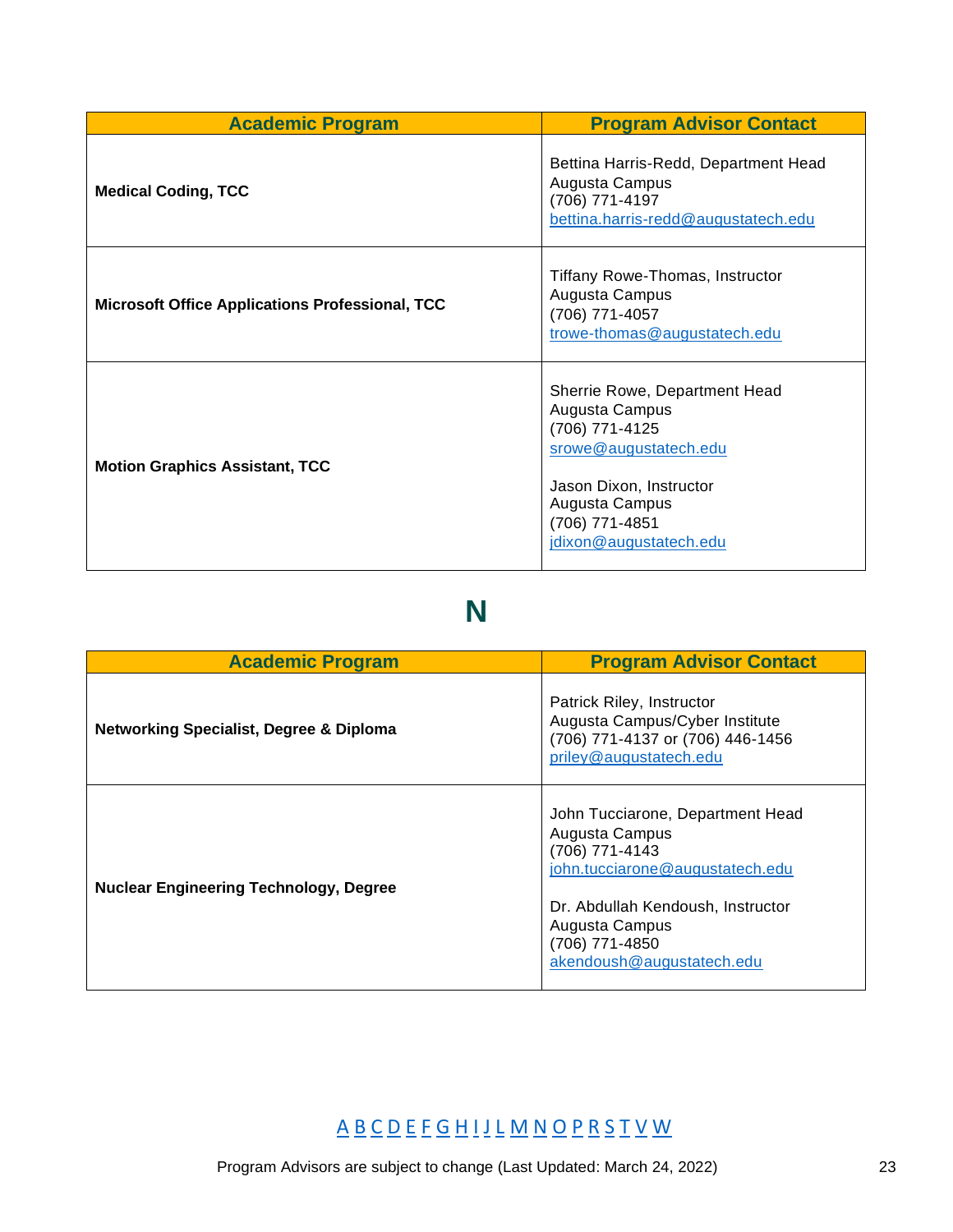| <b>Academic Program</b>                   |                                             | <b>Program Advisor Contact</b>                                                                                                                                                                                                                                                                            |
|-------------------------------------------|---------------------------------------------|-----------------------------------------------------------------------------------------------------------------------------------------------------------------------------------------------------------------------------------------------------------------------------------------------------------|
| <b>Nuclear Science Technology, TCC</b>    |                                             | Dr. David M. Maryniak, Department Head<br>Augusta Campus<br>(706) 771-4124<br>dmarynia@augustatech.edu<br>Dr. Alexis Rivera-Montalvo, Instructor<br>Augusta Campus<br>(706) 771-4852<br>a.riveramontalvo@augustatech.edu                                                                                  |
| <b>Nursery Greenhouse Technician, TCC</b> |                                             | Marcus Matthews, Department Head<br><b>Columbia County Center</b><br>(706) 651-7368<br>mmatthew@augustatech.edu<br>Leah Bryant, Instructor<br>Augusta Campus<br>(706) 771-4058<br>leah.bryant@augustatech.edu                                                                                             |
| <b>Nursing</b>                            | <b>Associate Degree Nursing</b><br>(A.D.N.) | Dr. Ebony Story, Department Head<br>Augusta Campus<br>(706) 771-4187<br>ebony.story@augustatech.edu<br>Reshica Lewis, Instructor<br>Augusta Campus<br>(706) 771-4846<br>reshica.lewis@augustatech.edu<br>Elisha Nesbitt, Instructor<br>Augusta Campus<br>(706) 771-4166<br>elisha.nesbitt@augustatech.edu |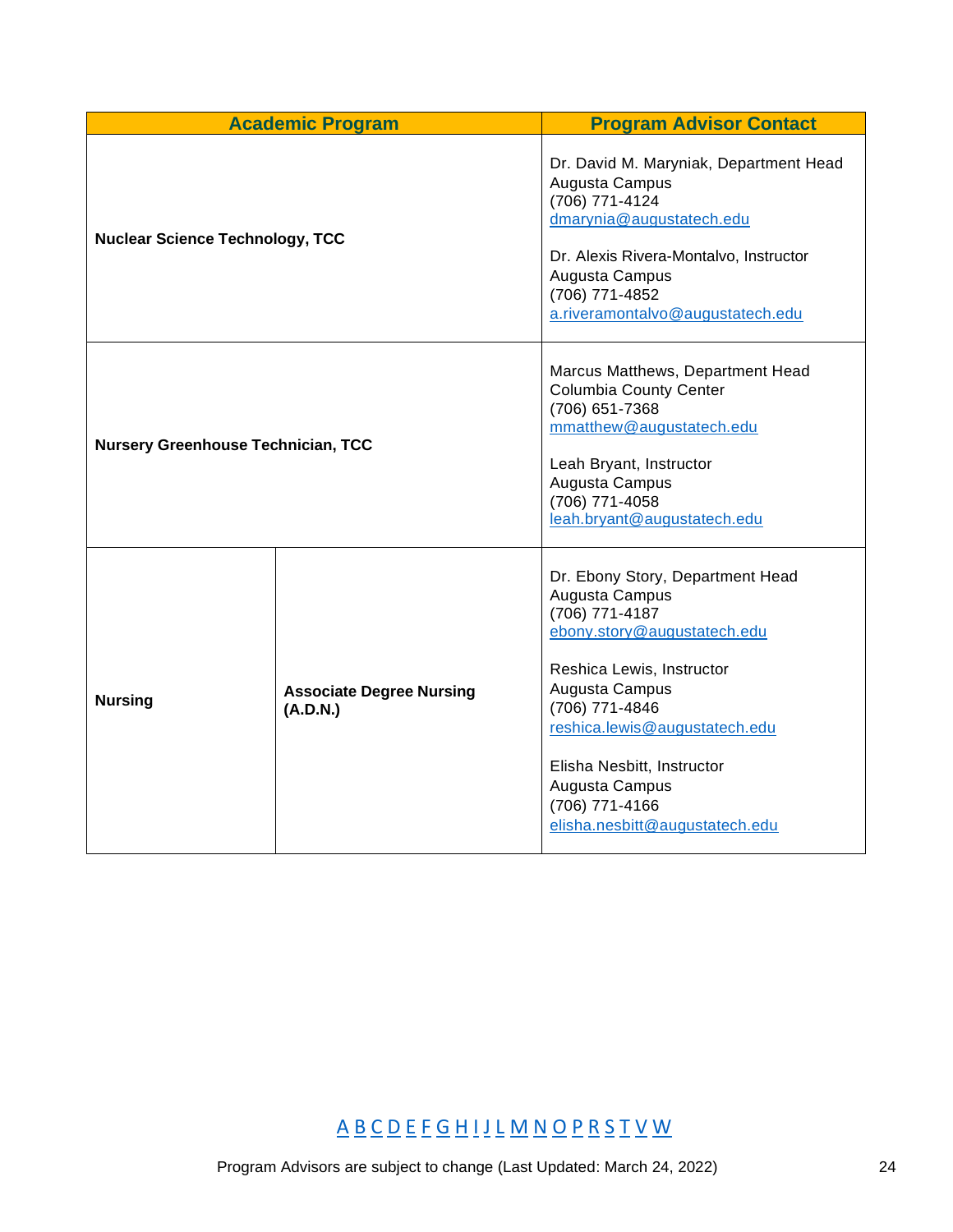|                        | <b>Academic Program</b>           | <b>Program Advisor Contact</b>                                                                                                                                                                                                                                                                                                                                                                                                       |
|------------------------|-----------------------------------|--------------------------------------------------------------------------------------------------------------------------------------------------------------------------------------------------------------------------------------------------------------------------------------------------------------------------------------------------------------------------------------------------------------------------------------|
|                        | <b>Practical Nursing, Diploma</b> | Dr. Ebony Story, Department Head<br>Augusta Campus<br>(706) 771-4187<br>ebony.story@augustatech.edu<br>Tamara A. Alicea, Instructor<br><b>Waynesboro Campus</b><br>(706) 437-6830<br>talicea@augustatech.edu<br>Demetrial Chandler, Instructor<br>Augusta Campus<br>(706) 771-4759<br>demetrial.chandler@augustatech.edu<br>Morgan Tubman-Jackson<br><b>Thomson Campus</b><br>(706) 595-0166<br>morgan.tubmanjackson@augustatech.edu |
| <b>Nurse Aide, TCC</b> |                                   | Dr. Ebony Story, Department Head<br>Augusta Campus<br>(706) 771-4187<br>ebony.story@augustatech.edu<br>Tamara A. Alicea, Instructor<br>Waynesboro Campus<br>(706) 437-6830<br>talicea@augustatech.edu                                                                                                                                                                                                                                |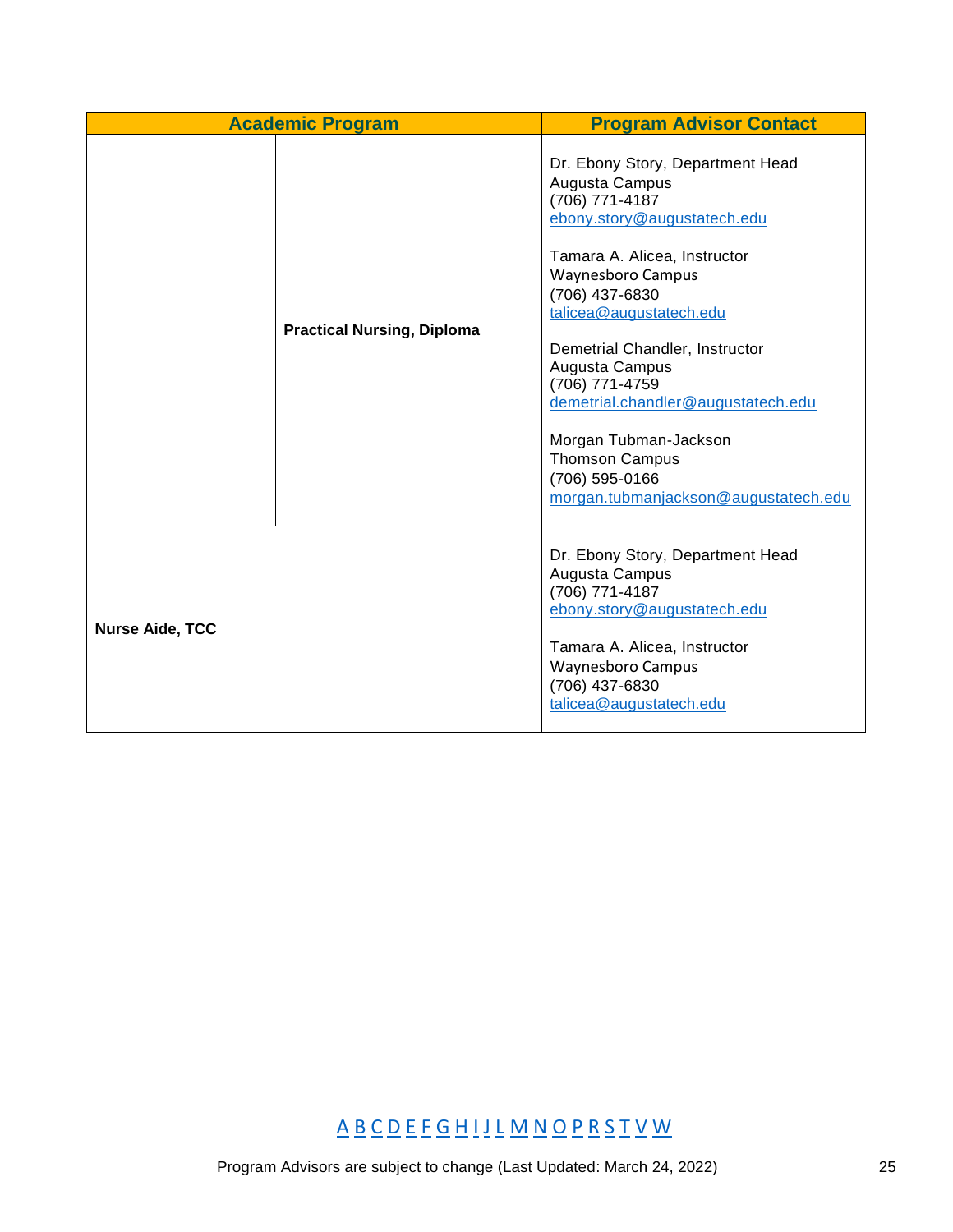<span id="page-28-0"></span>

| <b>Academic Program</b>                       | <b>Program Advisor Contact</b>                                                                                                                                                                                                                                                                           |
|-----------------------------------------------|----------------------------------------------------------------------------------------------------------------------------------------------------------------------------------------------------------------------------------------------------------------------------------------------------------|
| <b>Occupational Therapy Assistant, Degree</b> | Barbara Banning, Department Head<br>Augusta Campus<br>(706) 771-4188<br>bbanning@augustatech.edu<br>Valarie Chapman, Instructor<br>Augusta Campus<br>(706) 771-4177<br>valarie.chapman@augustatech.edu<br>Pamela Hartle, Instructor<br>Augusta Campus<br>(706) 771-4923<br>pamela.hartle@augustatech.edu |

#### **P**

<span id="page-28-1"></span>

| <b>Academic Program</b>                                         | <b>Program Advisor Contact</b>                                                                                                                                                                                          |
|-----------------------------------------------------------------|-------------------------------------------------------------------------------------------------------------------------------------------------------------------------------------------------------------------------|
| Paralegal Studies, Degree<br><b>Paralegal Fundamentals, TCC</b> | Joe Pride, Department Head<br>Augusta Campus<br>(706) 771-4065<br>jpride@augustatech.edu                                                                                                                                |
| <b>Payroll Accounting Specialist, TCC</b>                       | Dr. Vicki Vandervelde, Department Head<br>Augusta Campus<br>(706) 771-4064<br>vicki.vandervelde@augustatech.edu<br>Miriam Holtzclaw, Instructor<br>Augusta Campus<br>(706) 771-4063<br>miriam.holtzclaw@augustatech.edu |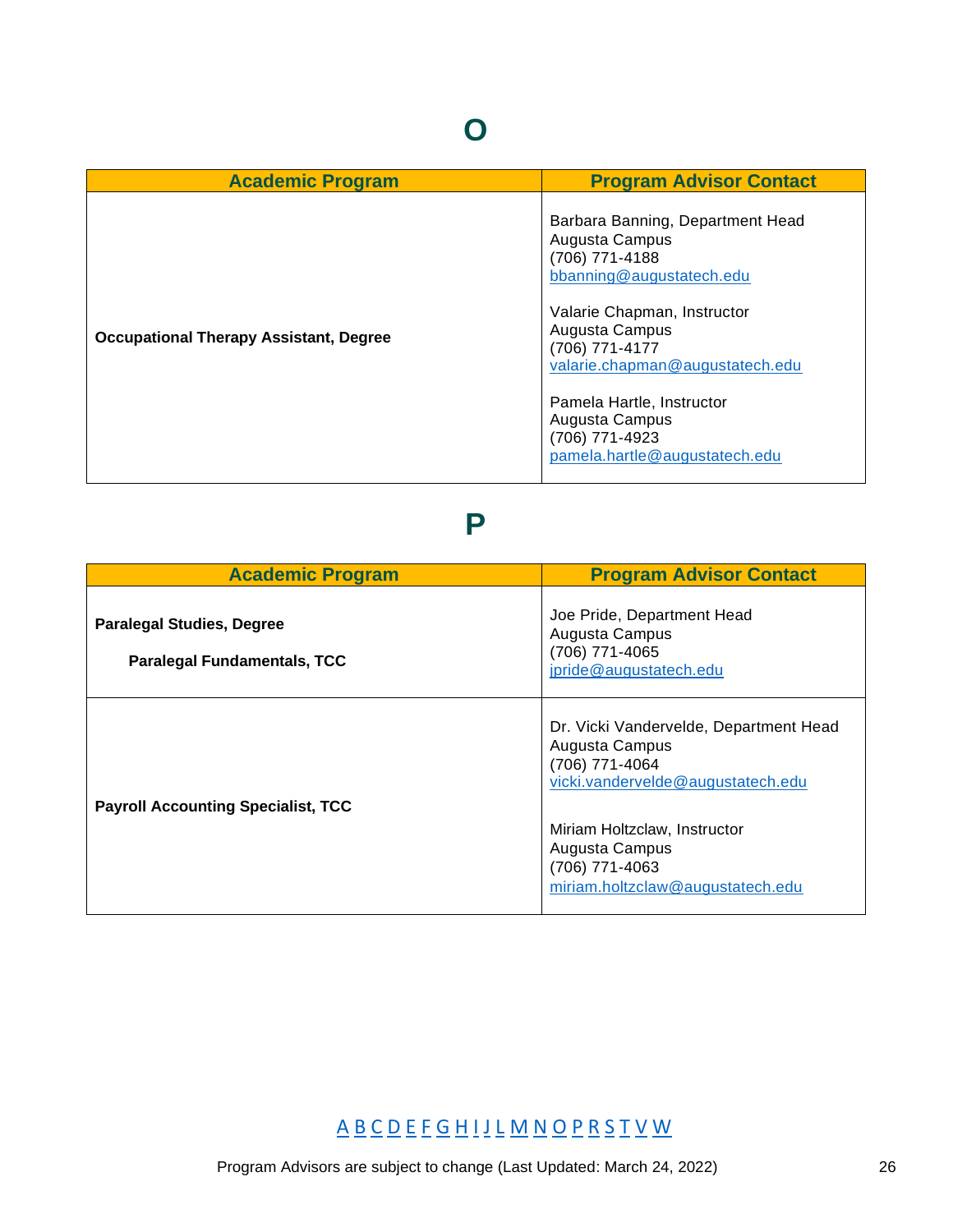| <b>Academic Program</b>                                      | <b>Program Advisor Contact</b>                                                                                                                                                                                                |
|--------------------------------------------------------------|-------------------------------------------------------------------------------------------------------------------------------------------------------------------------------------------------------------------------------|
| PC Repair & Network Technician, TCC                          | Jim Poarch, Director<br>Augusta Tech Cyber Institute<br>(706) 771-4136 or (706) 446-1455<br>jpoarch@augustatech.edu<br>Michelle Campbell, Instructor<br>Augusta Campus<br>(706) 771-4757<br>michelle.campbell@augustatech.edu |
| <b>Pharmacy Technology, Degree</b>                           | Adrienne Guy, Department Head<br>Augusta Campus<br>(706) 771-4198<br>adrienne.guy@augustatech.edu<br>Dr. Jameda Davis, Instructor<br>Augusta Campus<br>(706) 771-4196<br>jameda.davis@augustatech.edu                         |
| Photographer, TCC                                            | Sherrie Rowe, Department Head<br>Augusta Campus<br>(706) 771-4125<br>srowe@augustatech.edu<br>Jason Dixon, Instructor<br>Augusta Campus<br>(706) 771-4851<br>jdixon@augustatech.edu                                           |
| Photovoltaic Systems Installation and Repair Technician, TCC | Darryl Smith, Department Head<br>Augusta Campus<br>(706) 771-4098<br>dsmith@augustatech.edu                                                                                                                                   |
| <b>PHP Programmer, TCC</b>                                   | Joe Sepielli, Instructor<br>Augusta Campus<br>(706) 771-4044<br>jsepielli@augustatech.edu<br>Prescott Lerch, Instructor<br>Augusta Campus<br>(706) 771-4043<br>plerch@augustatech.edu                                         |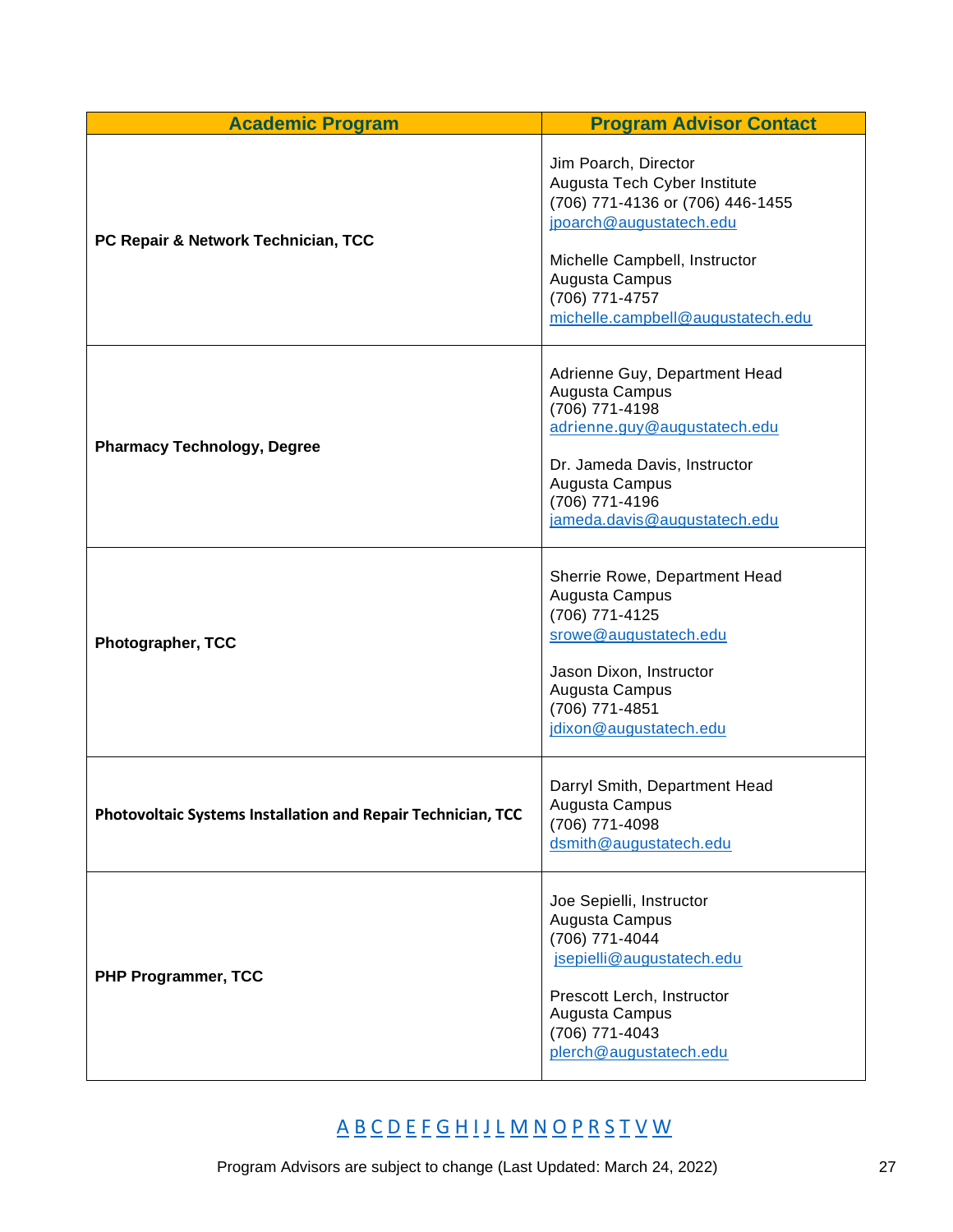| <b>Academic Program</b>                    | <b>Program Advisor Contact</b>                                                                                                                                                                        |
|--------------------------------------------|-------------------------------------------------------------------------------------------------------------------------------------------------------------------------------------------------------|
| <b>Physicians Practice Management, TCC</b> | Karon Walton, Department Head<br>Augusta Campus<br>(706) 771-4189<br>kwalton@augustatech.edu                                                                                                          |
| Prep Cook, TCC                             | Drexel Clark, Department Head<br>Augusta Campus<br>(706) 771-4084<br>drexel.clark@augustatech.edu<br>Laura Martinez, Instructor<br>Augusta Campus<br>(706) 771-4070<br>laura.martinez@augustatech.edu |

# **R**

<span id="page-30-0"></span>

| <b>Academic Program</b>              | <b>Program Advisor Contact</b>                                                                                                                                                                                                        |
|--------------------------------------|---------------------------------------------------------------------------------------------------------------------------------------------------------------------------------------------------------------------------------------|
| <b>Radiologic Technology, Degree</b> | Marciette Perdue, Department Head<br>Augusta Campus<br>(706) 771-4781<br>marciette.perdue@augustatech.edu<br>Amber Anderson, Clinical<br>Coordinator/Instructor<br>Augusta Campus<br>(706) 771-4825<br>amber.anderson@augustatech.edu |
| <b>Residential Wiring, TCC</b>       | Darryl Smith, Department Head<br>Augusta Campus<br>(706) 771-4098<br>dsmith@augustatech.edu                                                                                                                                           |
| <b>Respiratory Care, Degree</b>      | Natasha Glover, Department Head<br>Augusta Campus<br>(706) 771-4193<br>natasha.glover@augustatech.edu<br>Antuan Harris, Clinical Director<br>Augusta Campus<br>(706) 771-4194<br>antuan.harris@augustatech.edu                        |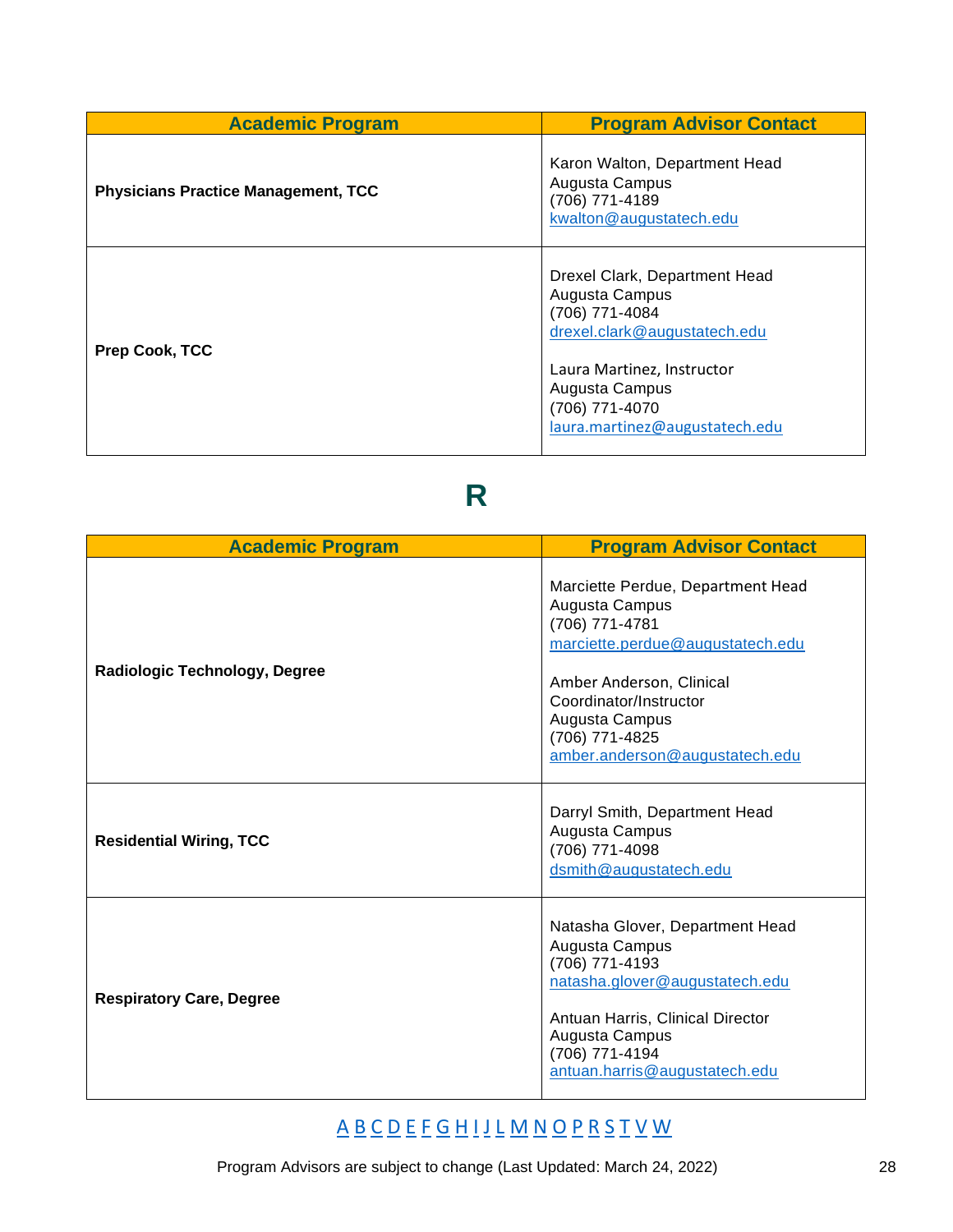<span id="page-31-0"></span>

| <b>Academic Program</b>                      | <b>Program Advisor Contact</b>                                                                                                                                                                                                                                                                           |
|----------------------------------------------|----------------------------------------------------------------------------------------------------------------------------------------------------------------------------------------------------------------------------------------------------------------------------------------------------------|
| <b>Science Technology, TCC</b>               | Dr. David M. Maryniak, Department Head<br>Augusta Campus<br>(706) 771-4124<br>dmarynia@augustatech.edu<br>Dr. Alexis Rivera-Montalvo, Instructor<br>Augusta Campus<br>(706) 771-4852<br>a.riveramontalvo@augustatech.edu                                                                                 |
| <b>Shampoo Technician, TCC</b>               | Angela Hakeem-Wade, Department Head<br>Augusta Campus<br>(706) 771-4080<br>amulkey@augustatech.edu<br>Devon Dickerson, Instructor<br>Augusta Campus<br>(706) 771-4079<br>devon.dickerson@augustatech.edu<br>Linda Walker, Instructor<br>Augusta Campus<br>(706) 437-4078<br>linda.walker@augustatech.edu |
| <b>Social Media, TCC</b>                     | Kevin Ward, Department Head<br>Augusta Campus<br>(706) 771-4061<br>kward@augustatech.edu                                                                                                                                                                                                                 |
| <b>Supervisor/Management Specialist, TCC</b> | Patrick McCormack, Department Head<br>Augusta Campus<br>(706) 771-4056<br>pmccorma@augustatech.edu<br>Gary Pulliam, Instructor<br>Augusta Campus<br>(706) 771-4060<br>gpulliam@augustatech.edu                                                                                                           |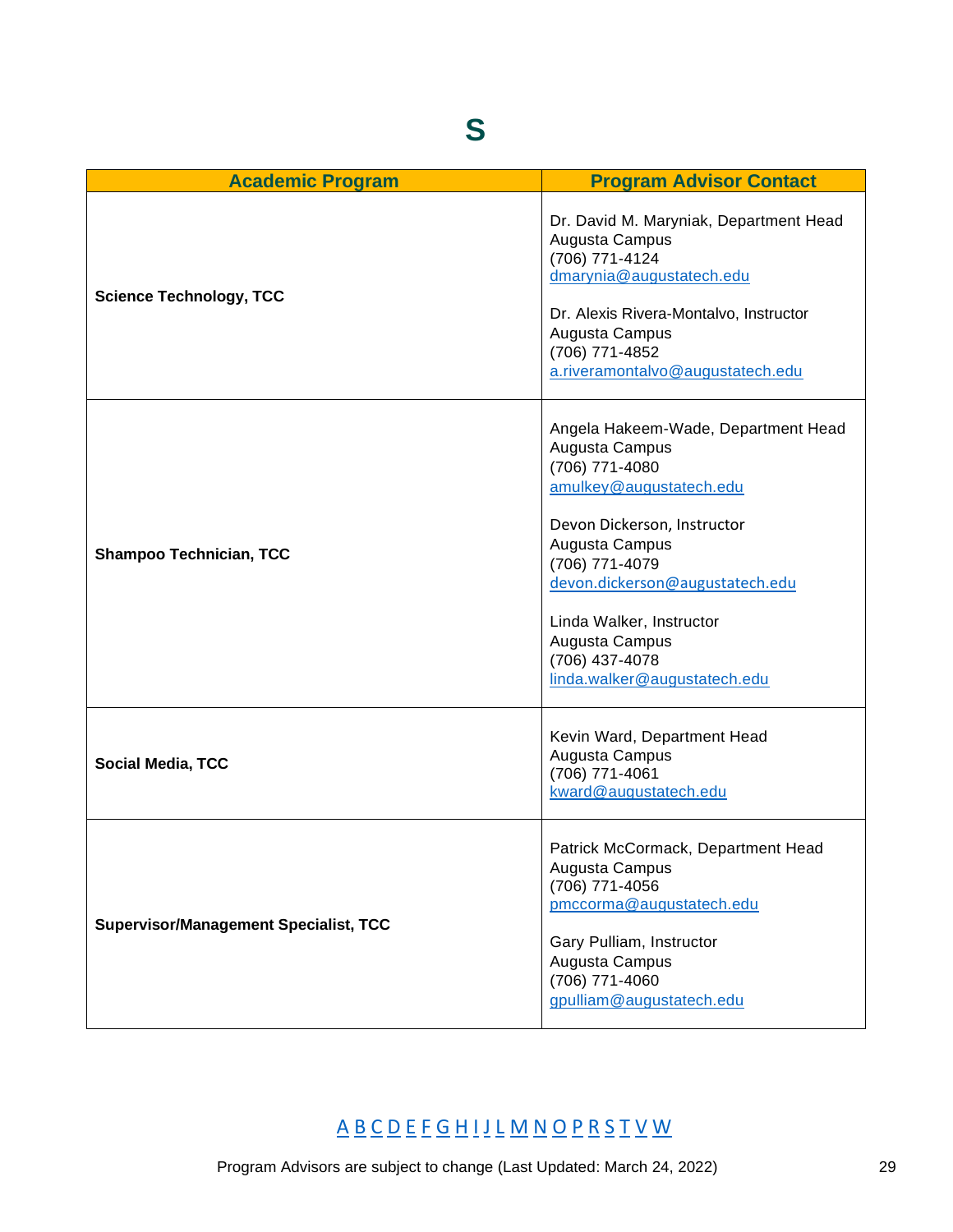| <b>Academic Program</b>                   | <b>Program Advisor Contact</b>                                                                                                                                                                                |
|-------------------------------------------|---------------------------------------------------------------------------------------------------------------------------------------------------------------------------------------------------------------|
| <b>Surgical Technology, Degree</b>        | Amanda Campbell, Instructor<br>Augusta Campus<br>(706) 771-4757<br>amanda.campbell@augustatech.edu                                                                                                            |
| <b>Sustainable Urban Agriculture, TCC</b> | Marcus Matthews, Department Head<br><b>Columbia County Center</b><br>(706) 651-7368<br>mmatthew@augustatech.edu<br>Leah Bryant, Instructor<br>Augusta Campus<br>(706) 771-4058<br>leah.bryant@augustatech.edu |

<span id="page-32-0"></span>

| <b>Academic Program</b>          | <b>Program Advisor Contact</b>                                                                  |
|----------------------------------|-------------------------------------------------------------------------------------------------|
| <b>Technical Specialist, TCC</b> | Mark Ristroph, Department Chair<br>Augusta Campus<br>(706) 771-4072<br>mristrop@augustatech.edu |

**T** 

### **V**

<span id="page-32-1"></span>

| <b>Academic Program</b>     | <b>Program Advisor Contact</b>                                                             |
|-----------------------------|--------------------------------------------------------------------------------------------|
| Vascular Technology, Degree | Elisabeth M. Frails, Department Head<br>Augusta Campus<br>(706) 774-8976<br>efrails@uh.org |